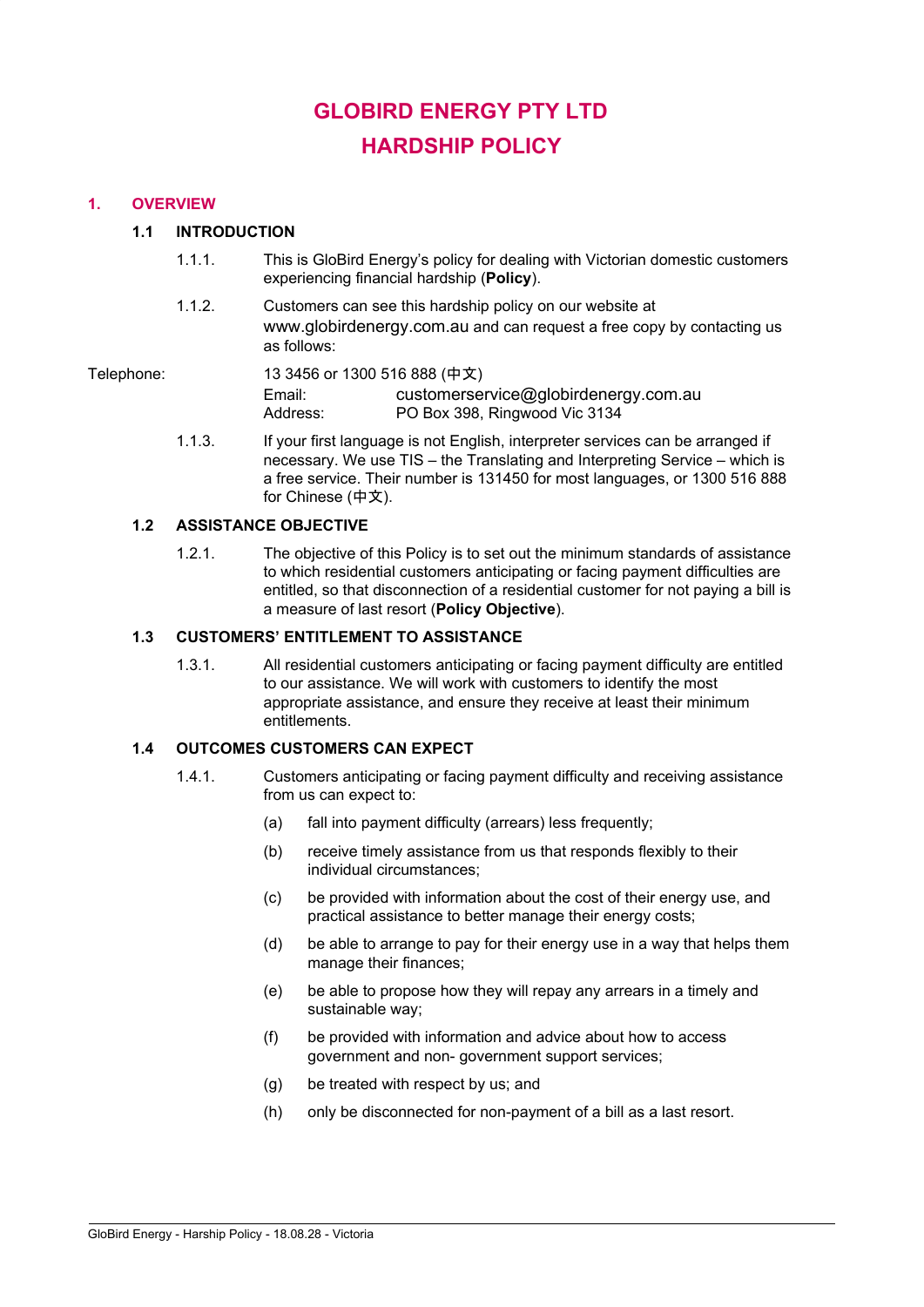### **1.5 SCOPE**

1.5.1. This Policy applies to residential customers, being customers who purchase energy principally for personal, household or domestic use.<sup>1</sup>

### **1.6 COMMENCEMENT**

1.6.1. This Policy takes effect on 1 January 2019.

### **2. STANDARD ASSISTANCE**

### **2.2 OVERVIEW**

- 2.2.1. The objective of the assistance contemplated by this paragraph 2 (**Standard Assistance**) is to give customers an entitlement to minimum standard forms of assistance, to help them avoid getting into arrears with us (**Standard Assistance Objective**).
- 2.2.2. Standard Assistance is available to all customers who are not yet in arrears of \$55 or more (including GST).
- 2.2.3. By providing Standard Assistance, we aim to encourage customers to take early action to manage their payments and avoid getting into arrears, therefore reducing the risk of disconnection.
- 2.2.4. We provide four forms of Standard Assistance, detailed below.
- 2.2.5. Our Standard Assistance payment arrangements are not billing options. We will continue to bill customers receiving Standard Assistance on their existing billing cycle.
- 2.2.6. A customer is entitled to all of our Standard Assistance, to the extent that these forms of assistance are compatible and are able to be combined into a single payment arrangement for the customer.<sup>2</sup>

### **2.3 ACCESSING STANDARD ASSISTANCE**

- 2.3.1. Customers wishing to receive Standard Assistance from us will need to contact us before the pay-by date of their bill has passed.
- 2.3.2. Our contact details are as follows:

Telephone: 13 3456 or 1300 516 888 (中文) Email: [customerservice@globirdenergy.com.au](mailto:customerservice@globirdenergy.com.au) Address: PO Box 398, Ringwood Vic 3134

> 2.3.3. For customers whose first language is not English, interpreter services can be arranged. We use TIS – the Translating and Interpreting Service – which is a free service. Their number is 131450 for most languages, or 1300 516 888 for Chinese (中文).

<sup>&</sup>lt;sup>1</sup> Any reference in this Policy to a customer or to customers is to a residential customer or residential customers only.

<sup>&</sup>lt;sup>2</sup> To illustrate, assistance that allows a customer to make equal payment over a specified period and assistance that provides the customer with a shorter payment interval should be fully compatible in most instances. However, extending the pay-by-date for a bill and paying for energy use in advance may not be compatible.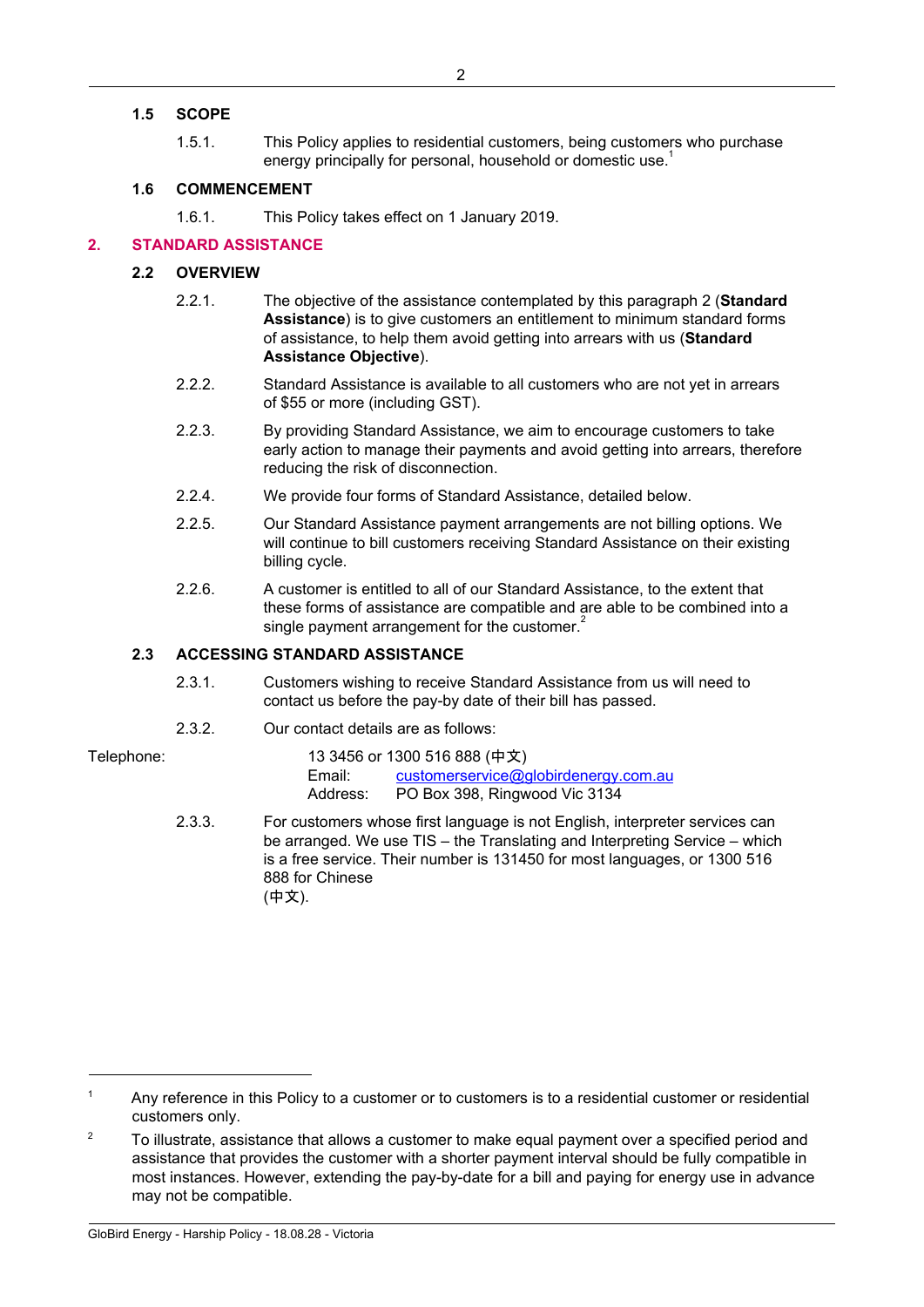### **2.4 FORMS OF STANDARD ASSISTANCE**

### **Equal payments**

- 2.4.1. This form of Standard Assistance allows the customer to make equal payments at a standard interval determined by us. To illustrate, we may provide a customer with the option to pay \$50 per fortnight to cover the cost of ongoing energy usage. Another example is where we provide a customer with monthly payments of \$150 over a three-month period to pay a quarterly electricity bill of \$450.
- 2.4.2. If we provide the option of equal payments for a period of 12 months or longer to a customer on a standard retail contract, we must do so consistent with the minimum requirements applicable to bill smoothing under the Energy Retail Code.

#### **Payment intervals**

2.4.3. This form of Standard Assistance allows the customer to select a payment interval from the standard [monthly, fortnightly and weekly] payment options we provide. We provide options that enable all customers to be able to access at least one payment interval that is shorter than their usual payment cycle.

### **Extension of the bill pay-by date**

- 2.4.4. This option entitles the customer to extend the pay-by date of their bill by a standard amount of 14 days.
- 2.4.5. We provide all customers with the option to extend the pay-by date of one bill within a twelve-month period. The standard extension period of 14 days is available to all customers.

#### **Payment in advance**

- 2.4.6. This option entitles the customer to make payments towards their account in advance.
- 2.4.7. We allow customers to make regular or ad hoc, equal or variable, payments (i.e. not a consistent amount) towards their account.

### **2.5 INTERACTION BETWEEN STANDARD AND TAILORED ASSISTANCE**

#### **Equal payments and Tailored Assistance**

2.5.1. If a customer has an equal payments arrangement and misses an instalment, and the customer has arrears of more than \$55 (inclusive of GST), we will contact the customer within 21 business days after the pay-by date to provide the customer with the customer's entitlement to the tailored assistance contemplated by paragraph 3 (**Tailored Assistance**).

### **Payment intervals and Tailored Assistance**

2.5.2. If we have provided a customer with options to pay at different intervals, such as monthly, and the customer does not pay the agreed instalment and has arrears of \$55 or more (inclusive of GST), then we will contact the customer within 21 business days after the pay-by date to provide the customer with the customer's entitlement to Tailored Assistance.

#### **Extended pay-by date and Tailored Assistance**

2.5.3. If we have provided a customer with a payment extension and the customer does not pay by the agreed (extended) pay-by date, then we will contact the customer within 21 business days after the pay-by date of the bill to provide the customer with the customer's entitlement to Tailored Assistance, if the customer's arrears are \$55 or more (inclusive of GST).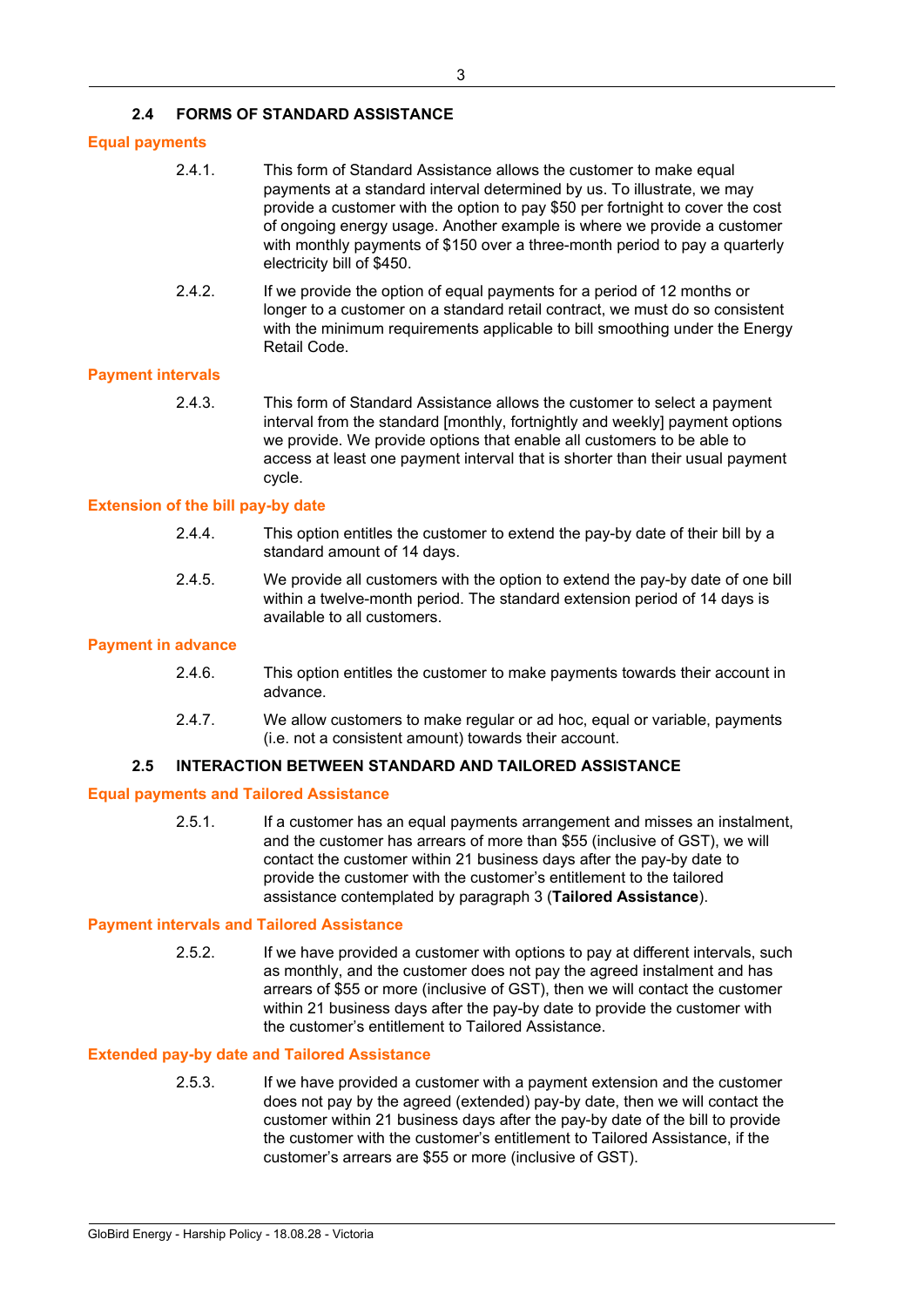### **Payment in advance, arrears and Tailored Assistance**

2.5.4. If a customer has a payment in advance arrangement and has an outstanding balance at the time the customer's next bill is issued, we will not need to contact the customer to provide Tailored Assistance so long as the customer maintains the payment arrangement and is projected to owe less than \$55 (inclusive of GST) at the time the next bill is issued. However, if the customer's payments in advance are not covering the cost of ongoing bills and the account balance reaches arrears of \$55 or more (inclusive of GST), then we will contact the customer within 21 business days after the pay-by date of the bill to provide the customer with the customer's entitlement to Tailored Assistance.

#### **Customer who does not maintain a Standard Assistance payment arrangement**

- 2.5.5. If a customer does not maintain a Standard Assistance payment arrangement, the customer will be in arrears. We will not proceed with the disconnection process until we have fulfilled our obligations to provide the customer with Tailored Assistance within 21 business days after the pay-by date of the bill.
- 2.5.6. If the customer rectifies a missed payment arrangement instalment (e.g., the customer pay a few days late) and the customer are no longer in arrears, then we will not contact the customer to provide Tailored Assistance.

### **3. TAILORED ASSISTANCE**

#### **3.2 OVERVIEW**

- 3.2.1. The objective of the Tailored Assistance we provide is to give residential customers an entitlement to minimum standards of flexible and practicable assistance that makes it easier for them to pay for their on-going energy use, repay their arrears and lower their energy costs (**Tailored Assistance Objective**).
- 3.2.2. Tailored Assistance is available to all customers who are in arrears of \$55 or more (including GST).
- 3.2.3. Customers are entitled to payment arrangements that assist them to repay their arrears and pay for their ongoing usage costs. Customers are also entitled to receive assistance to support them lowering their energy costs and to access government and non-government support services.
- 3.2.4. Customers in more severe types of payment difficulty where they cannot afford to pay for their ongoing energy use – are entitled to additional assistance, including a period of at least six months where repayment of their arrears is put on hold while they work with us to lower their ongoing usage costs. Customers are also entitled to an energy offer and tariff that, based on our knowledge of their energy use, payment history and known circumstances, would be most likely to help lower the cost of the customer's ongoing energy use.
- 3.2.5. The Tailored Assistance we provide reduces the risk of a customer having energy supply disconnected for not paying a bill.

### **3.3 FAIR AND REASONABLE TREATMENT**

- 3.3.1. Whenever we interact with our customers, we aim to treat them fairly and reasonably.
- 3.3.2. This is especially important when a customer is in arrears and needing to discuss their payment difficulty with us. We will support customers in this situation with respect and empathy, and consistently and equitably, take into account all of the customer's circumstances including their reasonable (or unreasonable) actions and recognising that disconnection of the customer from their energy supply should be a measure of last resort.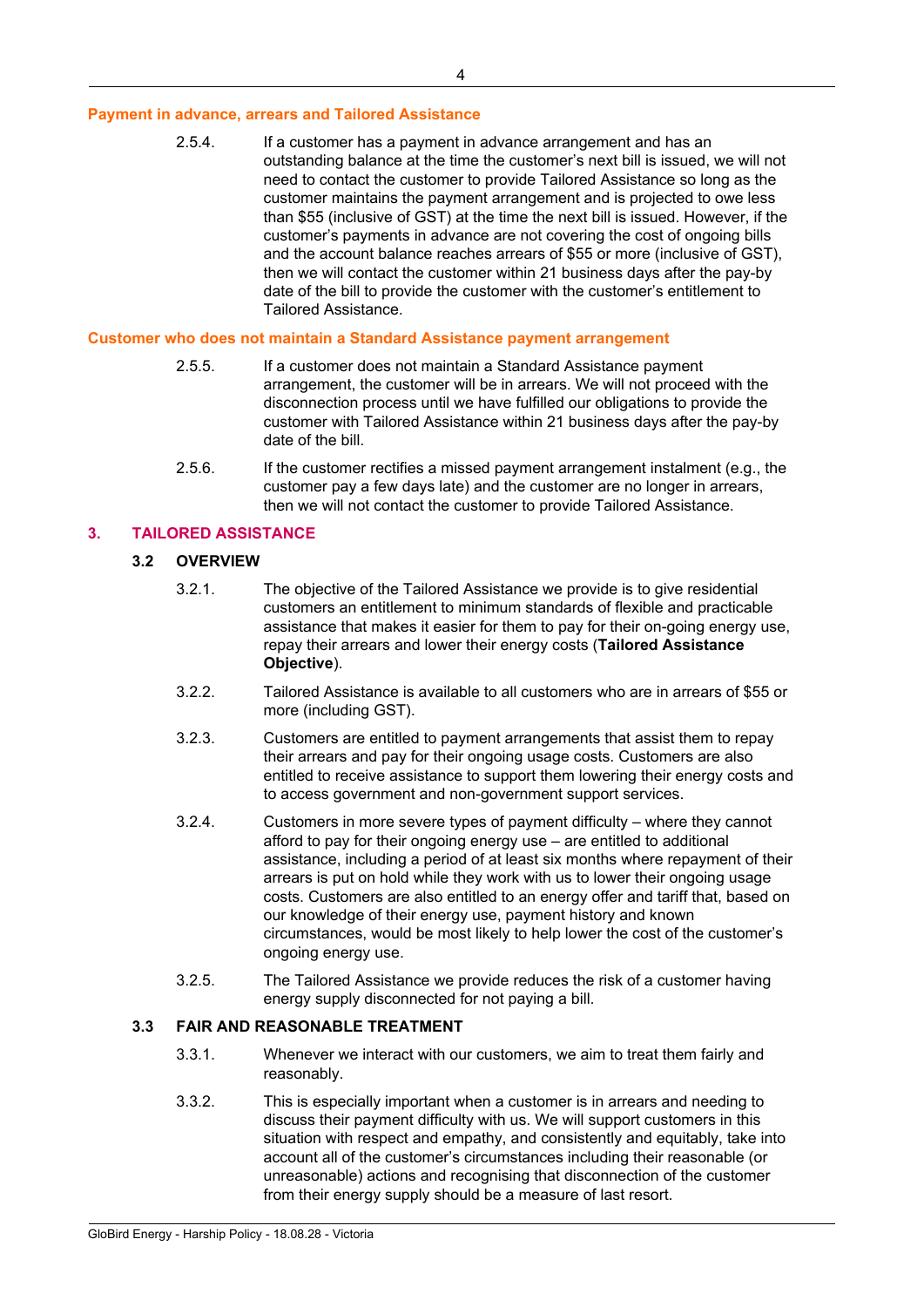### **3.4 CUSTOMER CIRCUMSTANCES**

#### **Outcomes for the customer**

- 3.4.1. Because every customer's circumstances are unique, this Policy cannot be definitive of all circumstances that may arise and cannot be a substitute for the proper exercise of judgment in each customer's particular set of circumstances. However, we will always bear in mind the Policy Objective when exercising judgement in providing flexible and practical assistance that makes it easier for a customer to pay for their ongoing energy use and repay their arrears.
- 3.4.2. In relation to providing a customer with their entitlements to assistance, we will consider and have regard to the customer's circumstances that we are aware of, including:
	- (a) the customer's payment history and amount of arrears with us (and not with other retailers), including for another energy account (if applicable);
	- (b) any information that the customer has volunteered in conversations with us (whether initiated by the customer or us);
	- (c) the customer's preferred contact methods and time of day; and
	- (d) any relevant information we collect through discussions and questions.
- 3.4.3. We will handle any sensitive customer information, such as health information, in line with the requirements of relevant privacy laws.
- 3.4.4. In providing Tailored Assistance to customers and considering disconnection, we will have regard to any customer circumstances that we are aware of, including:
	- (a) family violence;
	- (b) family or relationship breakdown;
	- (c) whether the customer has a representative or advocate acting on their behalf;
	- (d) death or serious medical condition of a spouse or immediate family member;
	- (e) whether the customer has a disability or care provider;
	- (f) whether the customer has no or limited English skills;
	- (g) whether the customer has access to electronic communication channels such as email or the internet;
	- (h) whether the customer has a serious illness or medical condition (including mental health) that impacts the customer's ability to engage or communicate with us (e.g. having sight or hearing impairment);
	- (i) loss of employment or regular source of income;
	- (j) variable income such as seasonal or casual work;
	- (k) whether the customer is a recipient of government assistance (Centrelink payments, particularly Newstart);
	- (l) whether the customer is a concession card holder;
	- (m) unexpected and essential cost of living expenses (urgent house repairs, car repairs, medical expenses, schooling or child care expenses, etc.);
	- (n) debt on any other energy account with us;
	- (o) acute financial or personal hardship;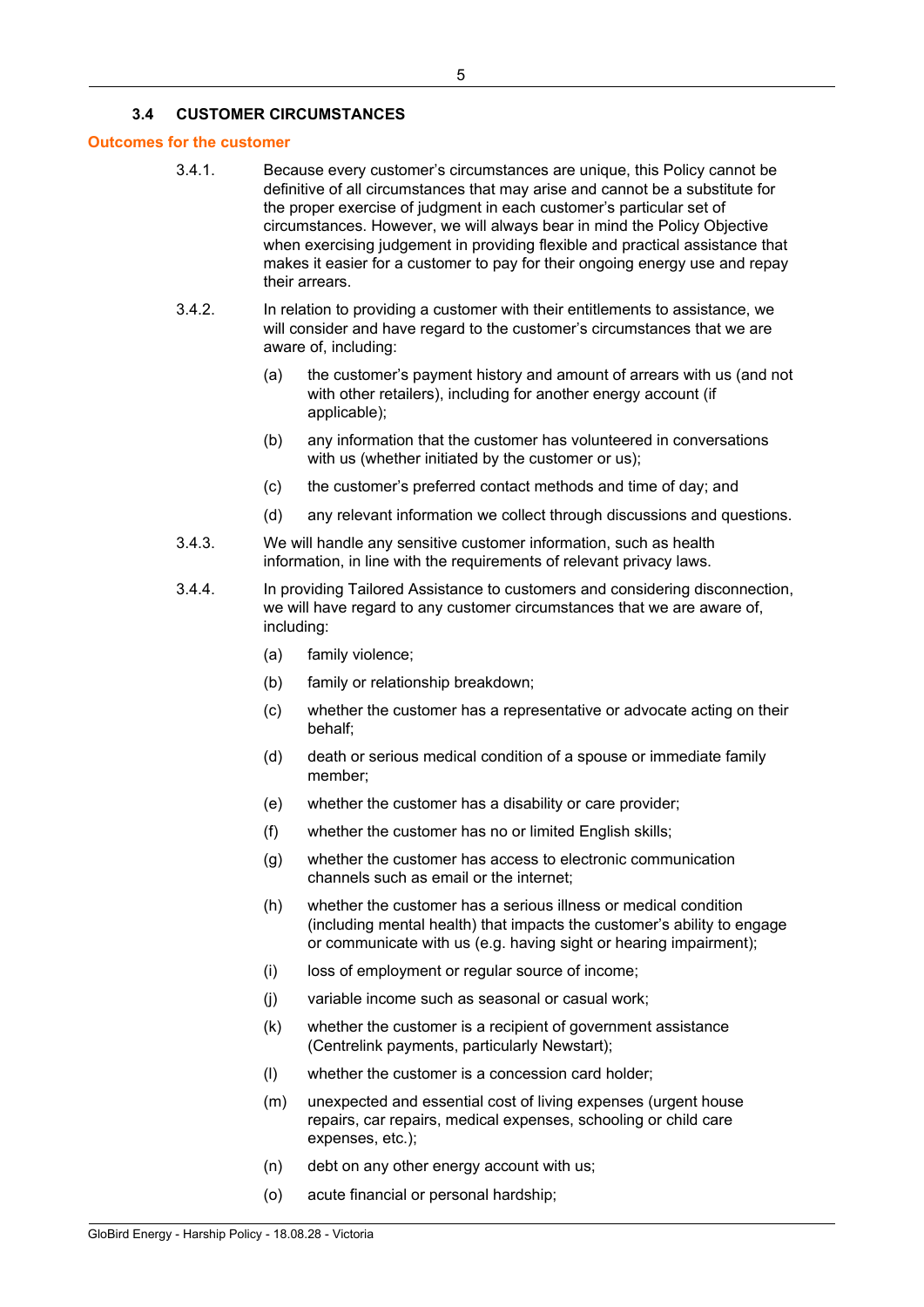- (p) whether the customer is temporarily uncontactable (e.g. due to hospitalisation or disconnected telephone (including mobile) or internet services); and
- (q) low literacy and/or numeracy, or lack of confidence in speaking to service providers (often necessitating a role for community service providers).
- 3.4.5. The preceding list is not exhaustive.
- 3.4.6. We will not necessarily consider any one of the above circumstances in isolation. We will look at a customer's circumstances holistically, including their payment history, amount of arrears, ability or inability to pay ongoing usage, whether we have provided an appliance replacement or energy audit at a cost to the customer (and thereby increased the customer's level of arrears), etc. However, we may need to place a greater weight on a particular customer circumstance, such as sudden loss of employment or a serious and ongoing medical condition. These circumstances will inform all our decisions in relation to the assistance we provide the customer and any disconnection of, particularly in relation to deciding:
	- (a) whether to accept a payment arrangement that provides for payment of different amounts at different intervals;
	- (b) whether to extend assistance, including providing a payment arrangement that is longer than 2 years or an additional period of time where the customer's arrears are on hold;
	- (c) whether to accept a payment arrangement that provides for separate payments for arrears and ongoing energy use;
	- (d) whether to continue to provide assistance;
	- (e) whether to provide the customer with practical assistance elements under Tailored Assistance when they are not clearly entitled to it (i.e. the customer can only just meet their ongoing energy costs);
	- (f) how to fulfil our best endeavours obligations and provide assistance in a timely way;
	- (g) whether we have acted fairly and reasonably in its dealings with a customer, having regard to the customer's circumstances; and
	- (h) whether to disconnect a customer's energy supply as a last resort.
- 3.4.7. We will maintain sufficient and appropriate records of how we take an individual customer's known circumstances into account.

#### **Non-English speaking and sensory impaired customers**

- 3.4.8. Where we know or or discover that a customer is non-English speaking or sensory impaired, we will be flexible and adaptive in determining the best way in which to engage. The strategies listed below may be appropriate depending upon the circumstances of the customer. We may:
	- (a) engage through an employee who speaks the preferred language of the customer;
	- (b) engage through a family member, friend or other person with legal capacity nominated by the customer;
	- (c) engage with a financial counsellor or community services worker nominated by the customer;
	- (d) provide free use of the Translating and Interpreting Service; and
	- (e) provide free use of the National Relay Service for sensory impaired customers.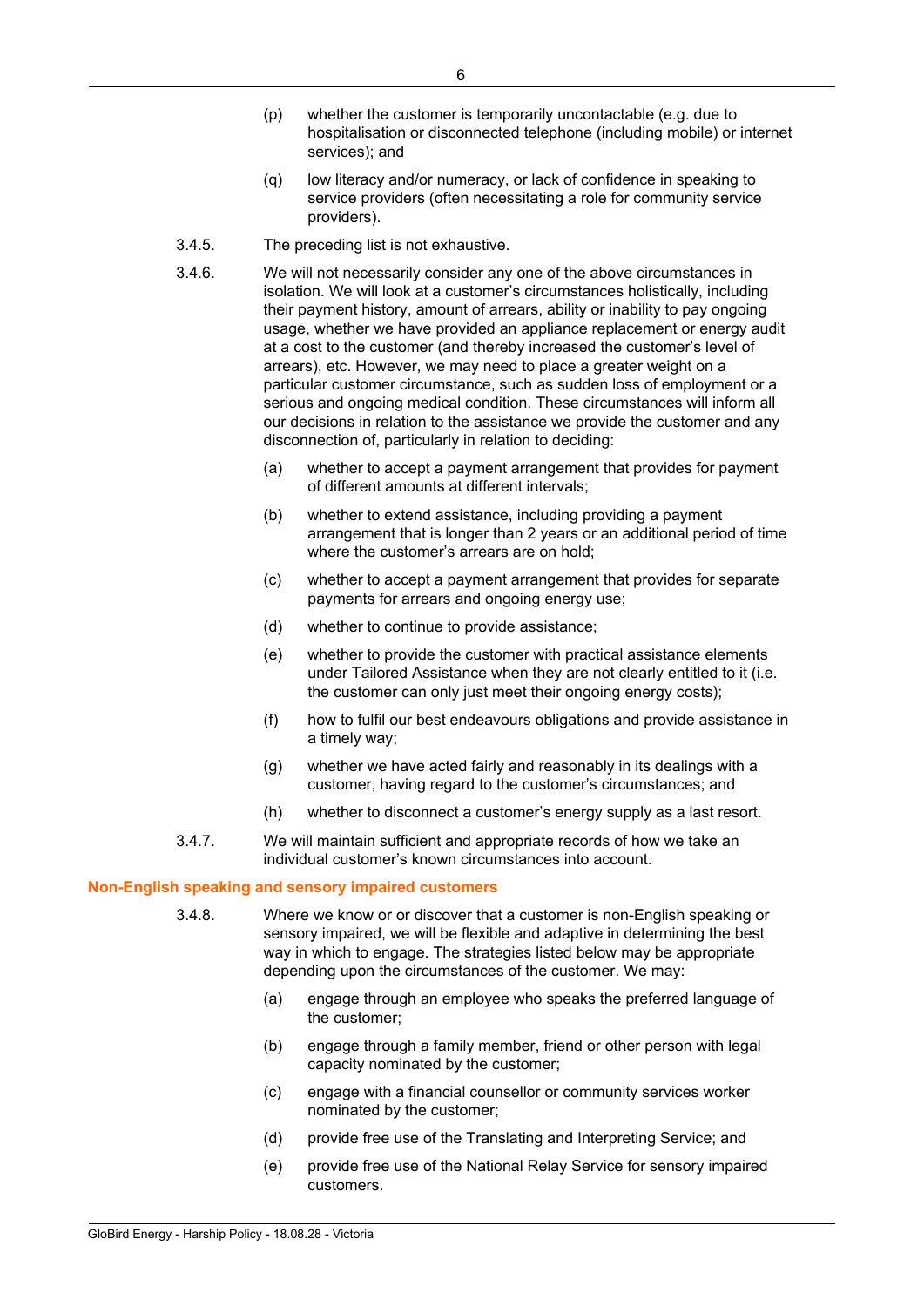#### **Evidence of customer circumstances**

3.4.9. When providing Tailored Assistance to customers, we will take information provided by customers on face value and not require evidence or substantiation of a customer's circumstances, unless we have, and can evidence, a firm basis to suggest otherwise.

#### **3.5 CONTACTING CUSTOMERS TO PROVIDE ASSISTANCE**

- 3.5.1. We will be discreet in making contact with customers and have regard to known customer circumstances. We will provide customers, who may be struggling to pay a bill or to maintain a payment arrangement, with timely assistance.
- 3.5.2. When contacting customers, we will comply with the requirements of the Debt collection guideline: for collectors and creditors jointly published by the Australian Competition and Consumer Commission and the Australian Securities and Investments Commission (**ACCC/ASIC Debt collection guideline**), particularly the provisions about making contact with a debtor (section 1), contacts (section 3), privacy (section 8), and conduct towards the debtor and third parties (sections 17 and 18).

#### **3.6 PROVIDING TAILORED ASSISTANCE IN A TIMELY MANNER**

- 3.6.1. We will exercise our judgement and use the information available and known to us at a particular point in time about an individual customer – including known customer circumstances – when fulfilling our obligations to use best endeavours to contact customers and provide them with timely assistance, including:
	- (a) providing Tailored Assistance within 21 business days of a missed bill pay-by date;
	- (b) revising a payment arrangement under Tailored Assistance in a timely manner once we become aware a customer has not made a payment according to the payment schedule; and
	- (c) establishing a new implementation timeframe for practical assistance in a timely manner once we become aware that the customer has not taken steps to implement the practical assistance, as agreed with us.

#### **Preferred contact methods**

- 3.6.2. We will attempt to contact customers via their preferred contact methods, if they are known to us. If the customer prefers telephone contact and we know the customer's preferred time of day for contact, then we will also rely on this information for the first contact attempt.
- 3.6.3. If we do not know, do not have a sufficient record of a customer's preferred contact method, or have not been able to successfully contact the customer via their preferred contact method, then we will make at least one contact via different methods, to provide Tailored Assistance.

#### **Electronic communications**

3.6.4. We may use electronic communications, including email and text message (SMS), to fulfil our best endeavours obligations.

#### **Record keeping**

3.6.5. We will keep records of our best endeavours efforts to provide a customer with their entitlements to Tailored Assistance, and also in relation to a customer's preferred contact method if we rely on this to fulfil our obligations.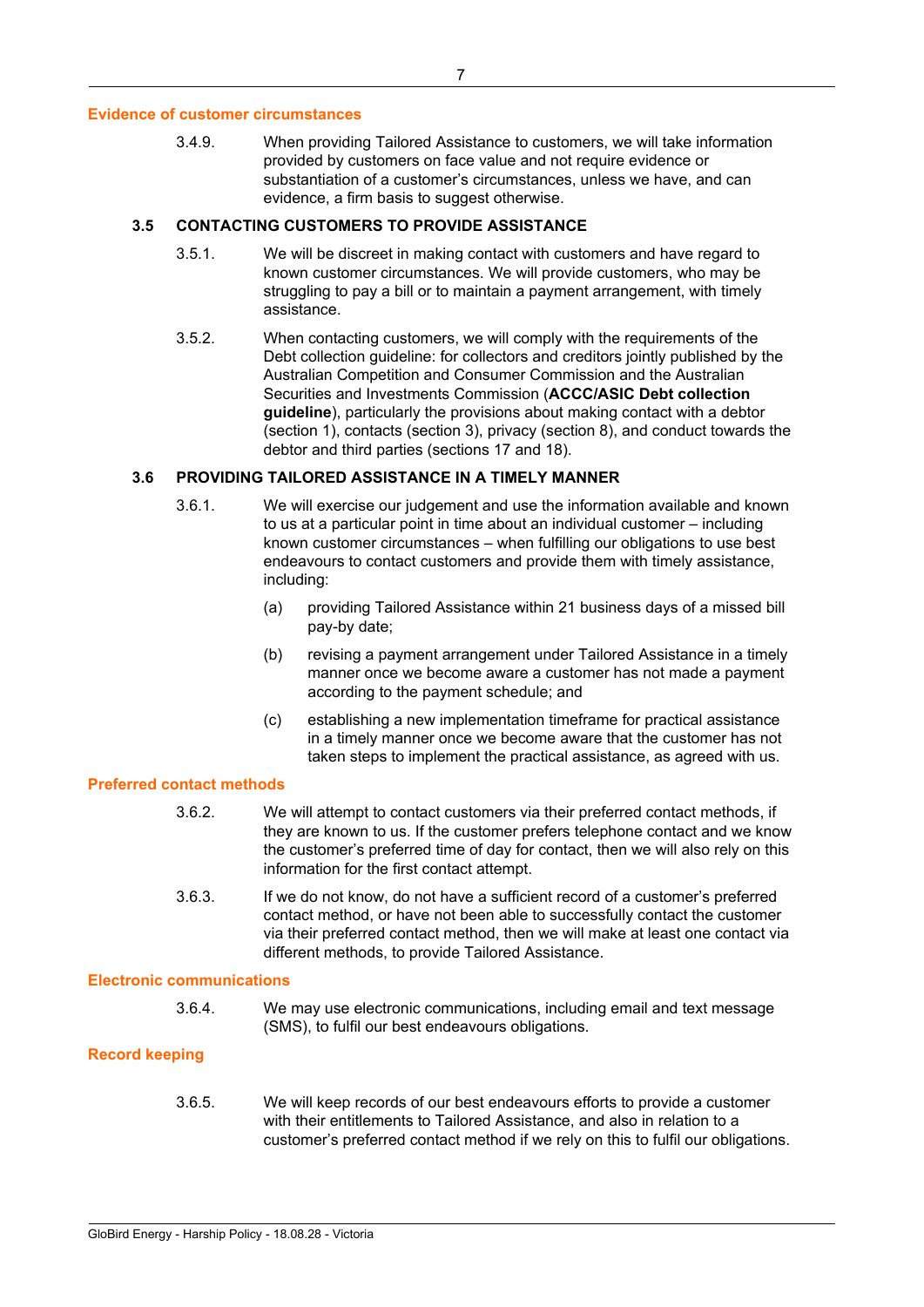### **ACCC/ASIC Debt collection guideline**

3.6.6. We need to balance our obligations to use best endeavours and our obligations under the ACCC/ASIC Debt collection guideline. We will not be non-compliant with the ACCC/ASIC Debt collection guideline, such as contacting the customer outside of the frequency, timing or method limits and restrictions, in order to fulfil our best endeavours obligations. To illustrate, we will not contact a customer more than 3 times per week or 10 times in one month as noted in the ACCC/ASIC Debt collection guideline.

### **3.7 CUSTOMER-RETAILER CONVERSATIONS**

3.7.1. We will be respectful in conversing with customers about payment difficulty and the assistance they are entitled to. We will have regard to a customer's circumstances and information they volunteer.

#### **Customer not yet in arrears**

3.7.2. If a customer, whose bill of \$55 or more (inclusive of GST) is not yet overdue, contacts us to discuss their payment options, we will have a conversation with the customer about the Standard Assistance options available.

#### **Customer in arrears**

- 3.7.3. We will inform the customer that we will provide practical and flexible that takes into account a customer's circumstances.
- 3.7.4. We may ask the customer, e.g., 'is there any reason, or anything we should be aware of, regarding why you have not been able to make a payment towards your energy bill?' to help elicit relevant information the customer is comfortable to share.
- 3.7.5. If a customer, whose bill of \$55 or more (inclusive of GST) is overdue, and either the customer contacts us or we contact the customer, we may discuss the Standard Assistance options available if the customer explicitly states that they are just seeking a payment extension, e.g. If the customer believes that Standard Assistance measure would assist them in paying their bill, we may activate that form of assistance. However, the payment arrangement will be provided to the customer as a form of Tailored Assistance (without all of the other additional measures).
- 3.7.6. As a safeguard, we will inform the customer of their entitlement to Tailored Assistance measures available in the event that the customer is unable to maintain the payment arrangement.
- 3.7.7. As an additional safeguard, if a customer fails to maintain a payment arrangement as described above, and has arrears of \$55 or more (inclusive of GST), then we will best endeavours to contact the customer within 21 business days and provide them with their entitlement to Tailored Assistance.
- 3.7.8. Once we begin discussing Tailored Assistance with a customer, we will provide information and advice to the customer that will assist them with:
	- (a) repaying their arrears in a period of not more than two years;
	- (b) paying for their ongoing usage costs; and
	- (c) lowering their ongoing energy costs.
- 3.7.9. We may decline to accept payment arrangements for unreasonably small amounts that are disproportionate to the customer's arrears, in the absence of circumstances that warrant doing so. In this situation we will refer the customer to a financial counselling service.

### **3.8 CUSTOMERS WITH LEGACY DEBT AND ON EXISTING HARDSHIP**

3.8.1. This Policy takes effect on 1 January 2019.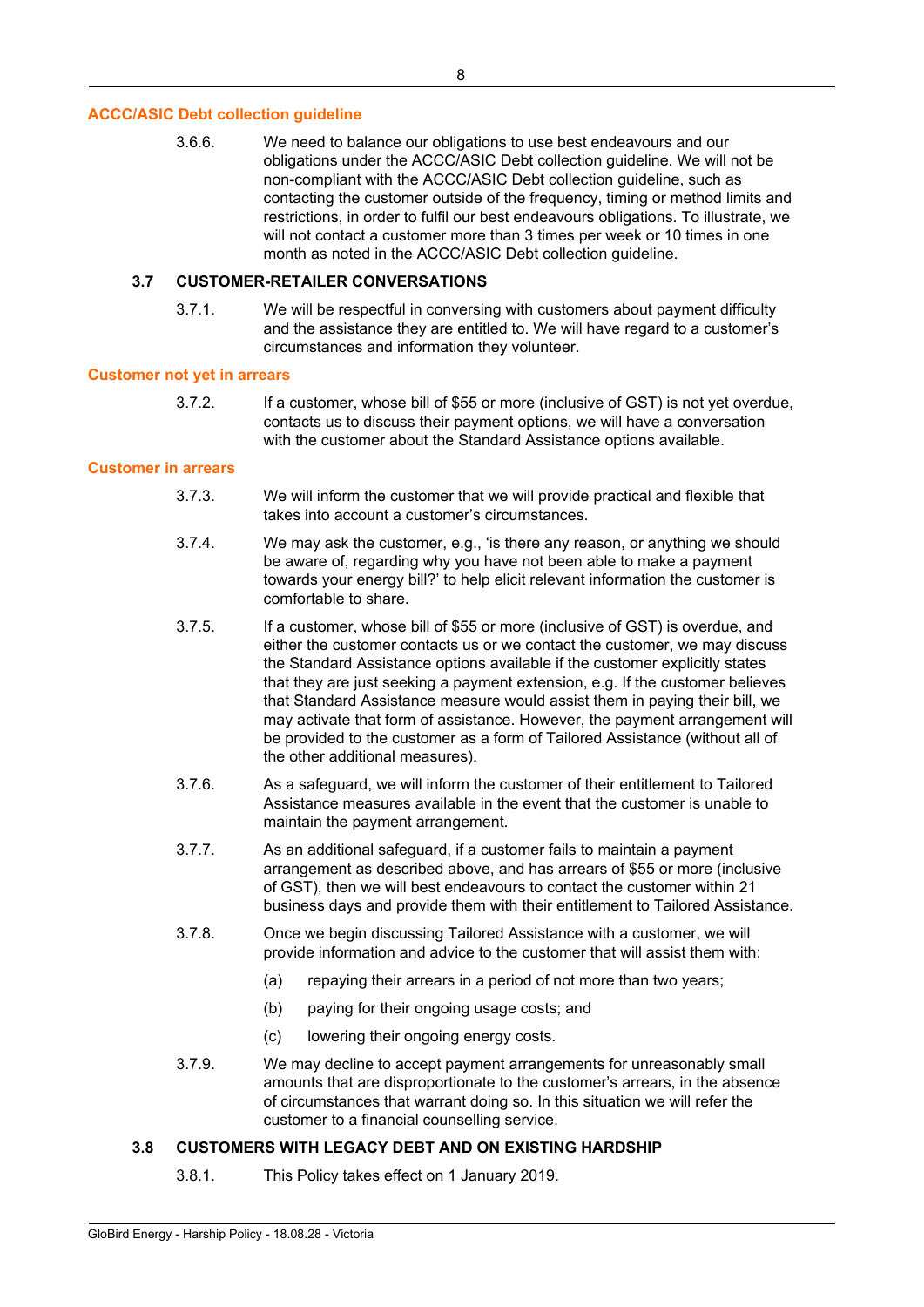- 3.8.2. If a customer is carrying any legacy debt on 1 January 2019, we will take this circumstance into account and act fairly and reasonably to ensure that the customer is not disadvantaged when transitioning to new entitlements the customer. No customer will be worse off. We will have regard to individual circumstances, including the quantum of the customer's arrears that would require the provision of extended periods for customers to repay their arrears and/or lower their energy costs.
- 3.8.3. If a customer is on a pre-existing payment arrangement and misses payments that result in the cancellation of the payment arrangement, then before we consider disconnection, we will comply with the requirements of this Policy, including using our best endeavours to provide the customer with their entitlement to Tailored Assistance in a timely manner.
- 3.8.4. In providing Tailored Assistance, we will not factor in the time that a customer was on the previous payment arrangement in any relevant period, unless we have sufficient records to demonstrate that we have provided the customer with assistance consistent with the new minimum Tailored Assistance requirements. In this situation, we will backdate the Tailored Assistance from the date we provided the consistent assistance, but in no event can this be prior to 10 October 2017.
- 3.8.5. If we have not provided assistance to a customer consistent with the new minimum Tailored Assistance requirements, then we will not factor in any previous assistance provided to a customer from 1 January 2019. To illustrate, if the customer had a pre-existing payment arrangement for six months prior to 1 January 2019, that six-month period will not be counted for the purposes of a payment arrangement under the new Tailored Assistance requirements.

### **3.9 OVERVIEW OF MINIMUM ASSISTANCE**

- 3.9.1. Our Tailored Assistance consists of the following measures:
	- (a) repayment of arrears over not more than 2 years by payments at regular intervals of up to one month;
	- (b) advice from us about payment options that would enable a customer to repay their arrears over not more than 2 years;
	- (c) specific advice about the likely cost of a customer's future energy use and how this cost may be lowered;
	- (d) specific advice about any government and non-government assistance (including Utility Relief Grants and energy concessions) available to help a customer meet their energy costs;
	- (e) practical assistance to help a customer lower their energy costs including:
		- (i) the tariff that is most likely to minimise the customer's energy costs, based on the retailer's knowledge of the customer's pattern of energy use and payment history; and
		- (ii) practical assistance to help the customer reduce their use of energy, based on the customer's pattern of energy use and on the circumstances of where the customer lives, provided there is scope for action to be taken for that purpose; and
		- (iii) information about how the customer is progressing towards lowering their energy costs given at sufficient intervals for the customer to be able to adequately assess that progress; and
	- (f) an initial period of at least 6 months during which:
		- (i) repayment of the customer's arrears is put on hold; and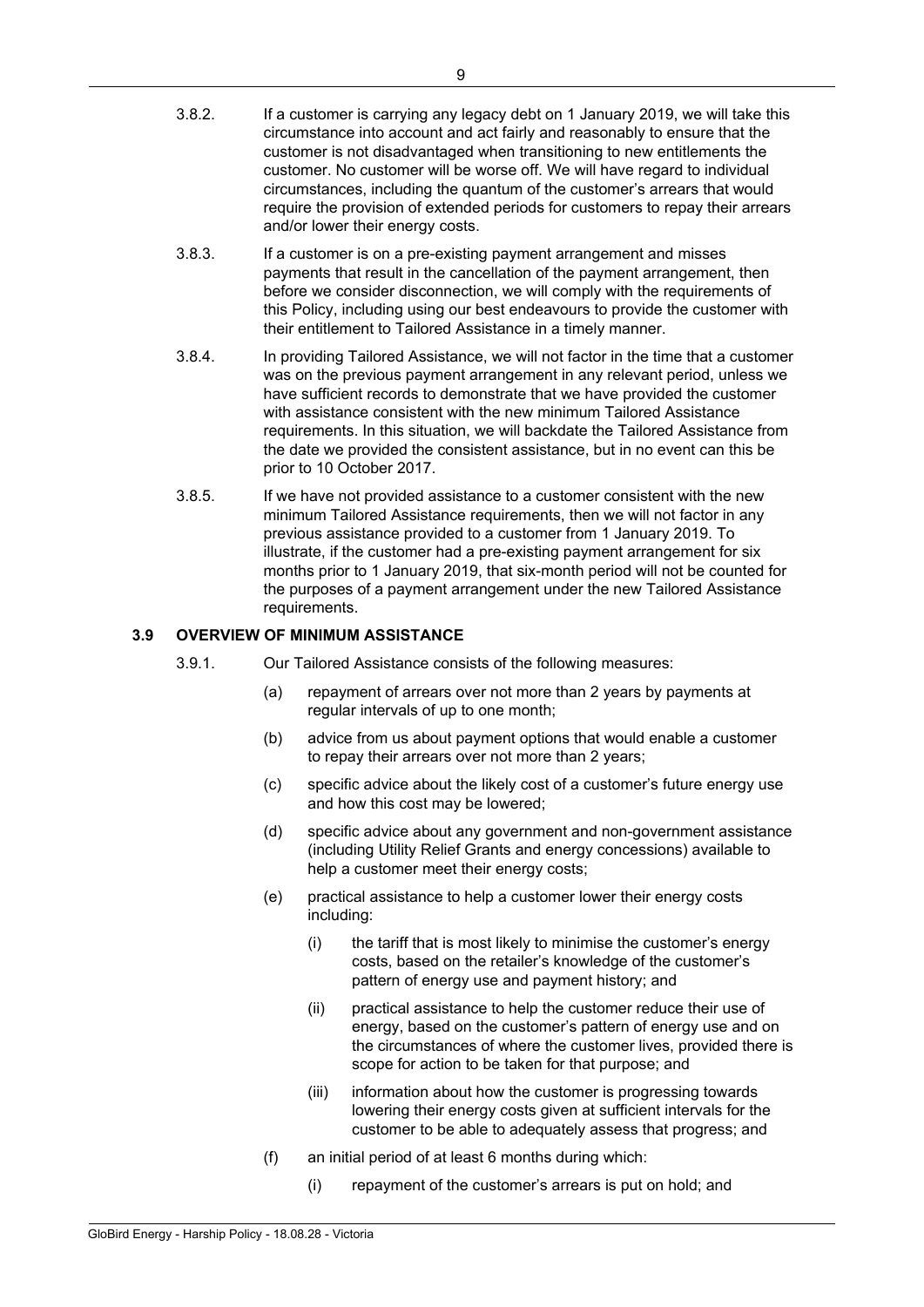- (ii) the customer pays less than the full cost of their on-going energy use while working to lower that cost.
- 3.9.2. In this Policy, we refer to the assistance set out in paragraphs 3.9.1(a) to (d) as **Class A Tailored Assistance** and to the assistance set out in paragraphs 3.9.1(c) to (f) as **Class B Tailored Assistance**.
- 3.9.3. Customers in arrears who can pay the cost of their ongoing usage are entitled to Class A Tailored Assistance.
- 3.9.4. Customers who cannot pay for their ongoing energy use are entitled to Class B Tailored Assistance.
- 3.9.5. If a customer in arrears is not able to pay the ongoing cost of their energy use and their repayment of arrears is on hold under their Class B Tailored Assistance, they may enter into a payment arrangement that involves payments that are less than the ongoing cost of their energy use. We will offer customers regular payments intervals, e.g. fortnightly payments, to encourage customers into a regular payment frequency.

#### **3.10 CUSTOMER ADVICE ENTITLEMENT**

- 3.10.1. The focus of our relationship with a customer in arrears is on helping the customer to lower the cost of their energy use, pay for their ongoing energy use and repay their arrears. We will provide information and advice to the customer about their payment options, likely future energy use (based on historical consumption where available) and its cost, along with timely information about government and non- government assistance that is available to the customer in their particular circumstances.
- 3.10.2. In order to encourage customers to repay their arrears as soon as practicable, we will provide advice that would enable customers to repay their arrears in a period of not more than two years.
- 3.10.3. In assisting customers to propose a payment arrangement, or to propose a revised payment arrangement, we will provide customers with concise and relevant information regarding different payment options. Most notably, we will give customers details of different 'time and payment' options. This will include examples of different dollar amounts that could be paid each month (or more frequently) and the consequential length of those arrangements (e.g., in months for a monthly payment arrangement or fortnights for a fortnightly payment arrangement).
- 3.10.4. Customers are expected to take reasonable action towards paying their energy use and repaying their arrears. We expect a customer to work with us towards the shortest payment arrangement period that the customer believes is affordable and sustainable.
- 3.10.5. What is affordable and sustainable will be different for each customer, depending on their circumstances, to which we will have regard in providing Tailored Assistance. We will not automatically advise the customer of an option of two years to repay their arrears (although this may be appropriate in particular circumstances).
- 3.10.6. Customers who propose payment arrangements of less than two years effectively have 'time in reserve', which they are able to use in the event that they need to revise their payment arrangement.
- 3.10.7. We will also assist customers with understanding their eligibility for the full suite of energy concessions available, and we will apply all relevant concessions to the customer's account including retrospectively within the Department of Health and Human Services' guidelines. We will retrospectively apply missed concessions to the customer's account prior to any payment arrangement being established, wherever possible.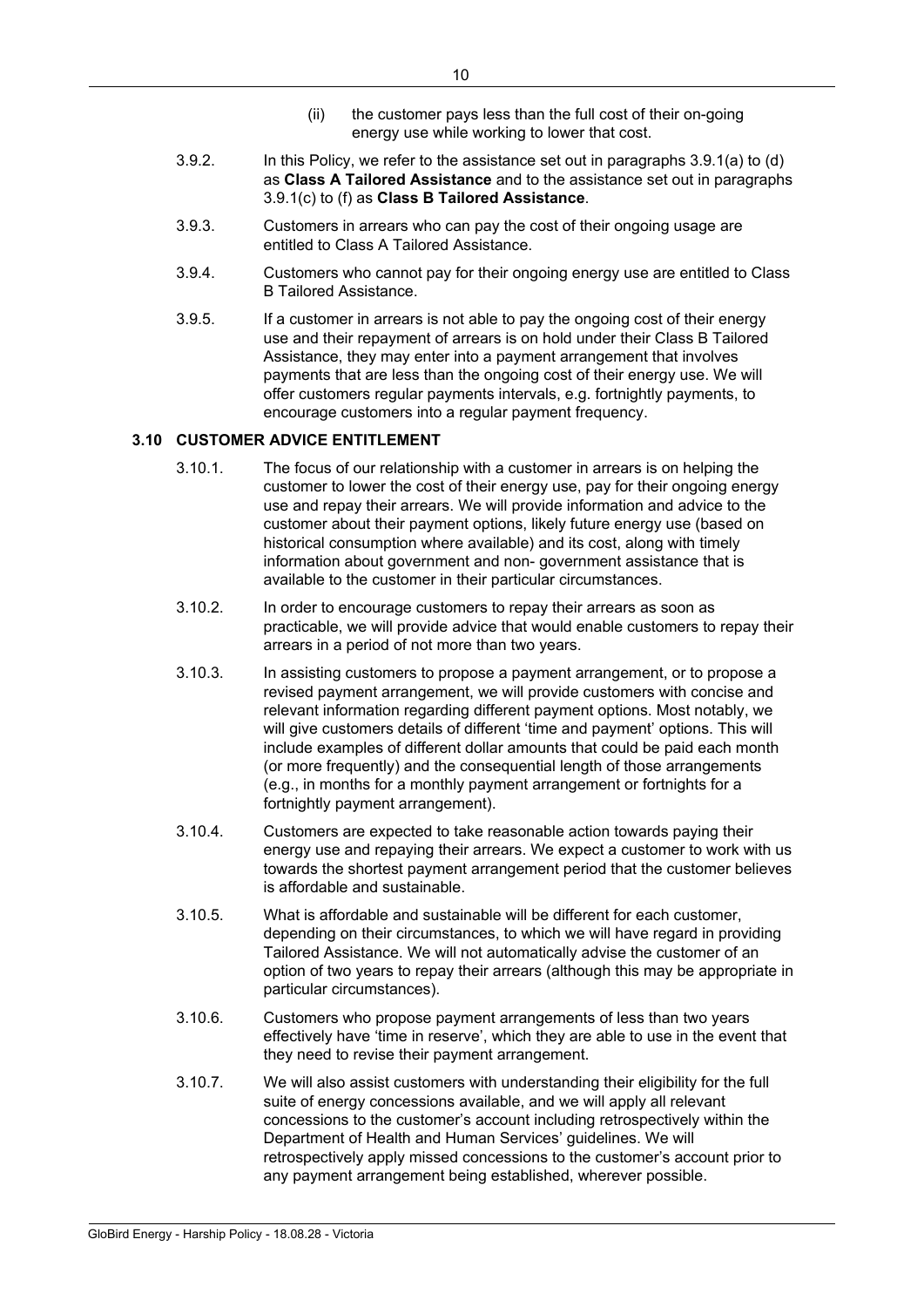#### **Information and referrals to government and non-government assistance**

- 3.10.8. Examples of government assistance include the Utility Relief Grant Scheme (URGS), relevant energy concessions, energy efficiency programs and information, budgeting assistance, etc.
- 3.10.9. Examples of non-government assistance may include services including in-person and telephone financial counselling, emergency relief services, family violence support services, etc.
- 3.10.10. Information provided and referrals made by us will be done in a manner that takes into account we know about the customer, e.g. family violence, vision impairment, etc.
- 3.10.11. Having regard to their circumstances, we will provide customers with unambiguous information in sufficient detail to enable the customer to understand how the assistance will help them repay their arrears, pay for ongoing energy use and lower their energy costs.
- 3.10.12. This may involve us:
	- (a) explaining to a customer the nature of the government and/or non-government assistance available and providing the customer with the details of the assistance, including contact information, so the customer can easily access it;
	- (b) providing information about government and non-government assistance to a customer at the time of providing Tailored Assistance or discussing revised Tailored Assistance; and
	- (c) providing specific advice about the customer's potential eligibility for an URGS application and payment.
- 3.10.13. We do not track and automatically advise customers of their eligibility for URGS. Rather, we will check (or re-check) a customer's URGS eligibility and inform the customer of this when in contact with them when providing or revising Tailored Assistance.

### **3.11 FINDING THE MOST APPROPRIATE ENERGY OFFER**

- 3.11.1. It is not possible to guarantee that a particular energy offer and tariff will in fact reduce the cost of an individual customer's energy consumption. However, at a particular point in time, taking into account a customer's pattern of energy use and payment history, we should be able to objectively determine the energy offer and tariff that are most likely to minimise the customer's ongoing energy costs.
- 3.11.2. In advising the customer of their energy offer and tariff options, we will take into account any customer circumstances that are known and are likely to affect their future energy consumption, and the likelihood that payments will be made as agreed based on our knowledge of the customer's payment history.
- 3.11.3. We will consider the overall appropriateness of the offer, including the tariff design (flat or time-of-use), discounts (conditional or non-conditional), fixed-benefit periods, fixed supply charges, and whether any of these elements will result in an offer most likely to minimise the cost of ongoing energy use for the customer.
- 3.11.4. We will analyse a customer's historical data (including electricity interval meter data, where available) to assist in finding the energy offer and tariff that is most likely to reduce their energy costs.
- 3.11.5. We will apply a change in tariff in line with any other relevant obligations in the Energy Retail Code.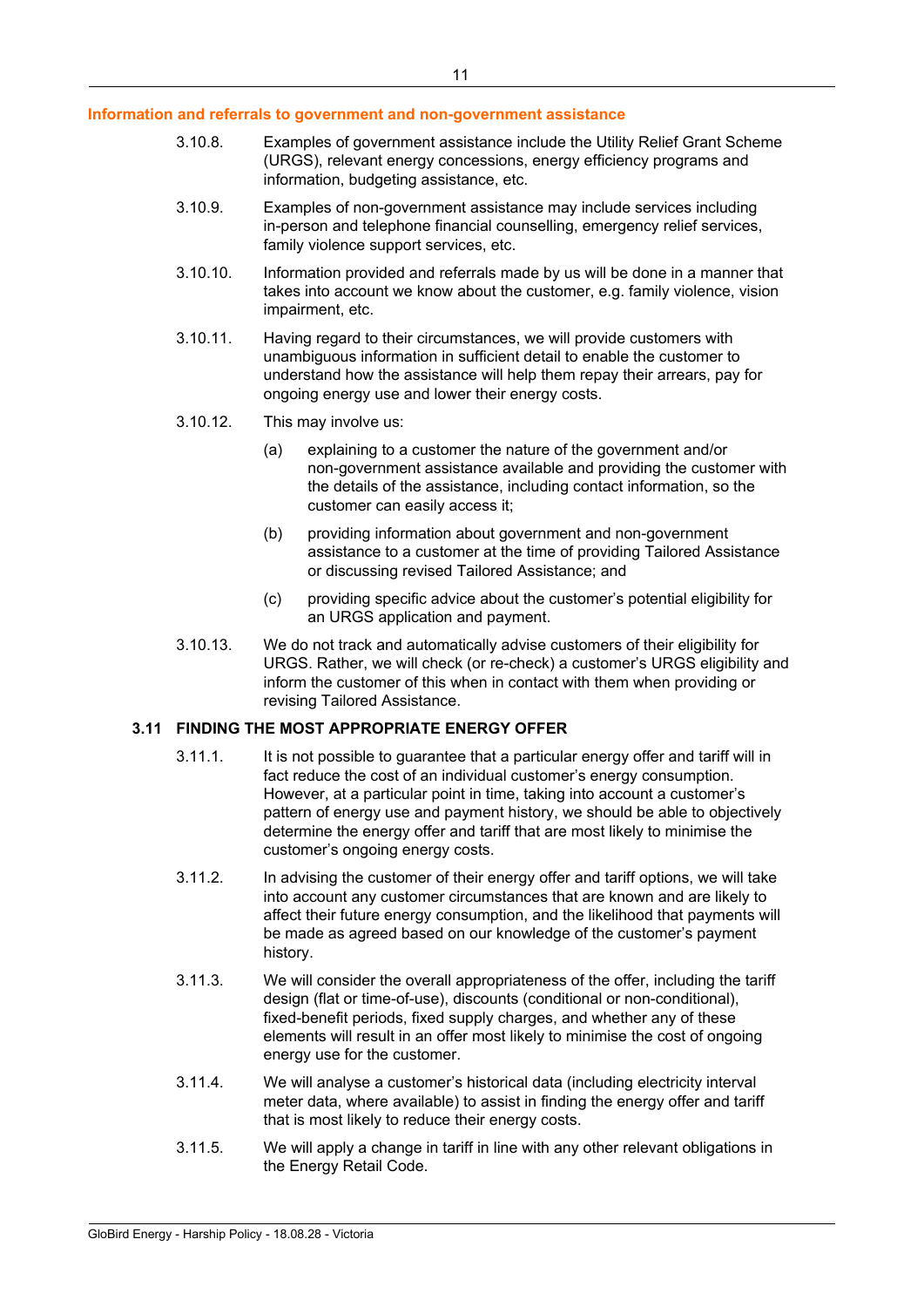3.11.6. If we provide one gas offer per distribution area only, we will record this on the customer's account for record keeping purposes.

#### **3.12 PRACTICAL ASSISTANCE AND SUSPENSION OF ARREARS**

#### **Practical assistance**

- 3.12.1. There is no single, prescribed way as to how we are to provide practical assistance to customers to lower their energy costs. However, we will always seek to ensure that the assistance we provide is capable of making a meaningful reduction in a customer's energy use in their circumstances, and as welcome discipline we will keep records that demonstrate this.
- 3.12.2. Some customers facing payment difficulty may have limited capacity to reduce their energy use in a meaningful way, e.g., due to the poor energy performance of some accommodation, or a medical condition that requires particular levels of heating or cooling. With these customers, at a minimum we will have a conversation with the customer to ascertain what practical assistance can or cannot be implemented and keep records of this discussion. If we believe that there is no scope for action, those record will demonstrate why there was no scope for action in the particular case.
- 3.12.3. We also recognise that energy price increases and other unforeseen customer circumstances may reduce or negate the effect of a customer's and our efforts to reduce the cost of ongoing energy usage.
- 3.12.4. When working with a customer to reduce their energy use, we will not promote reductions in energy use to a level that may put the health and wellbeing of a customer or people in their household at risk.
- 3.12.5. The following contains a non-exhaustive list of the practical assistance measures that we may consider providing one or more of to customers receiving Class B Tailored Assistance under paragraph 3.9.1(e)(ii):
	- (a) an in-home energy audit. If a customer has been experiencing hardship for a relatively long time and has accumulated a relatively high level of debt or this is otherwise appropriate, we may offer to send a representative to the customer's premises to in-home energy audit to identify opportunities to reduce energy use. We would only do this with the customer's consent. We would share equally the cost of in-home energy audit with the customer, and would let the customer know how long it is likely to take for the cost savings from the audit to cover the customer's share of its cost. We would also give the customer an indicative estimate of the ongoing savings that may be achieved by the energy efficiency measures identified in the audit;
	- (b) an over-the-phone energy audit;
	- (c) for electricity customers, advice about how to access the customer's interval meter data from either our or the distributor's internet self-service facility (where available). This may also include analysis of the customer's interval meter data to identify appliances and/or times of day where the customer is using noticeably more electricity and the provision of advice to the customer about where there may be opportunities to save energy;
	- (d) provision of energy saving devices such as draught stoppers (commonly known as 'door snakes'), thermostats, high-efficiency light globes, and stand-by power controllers;
	- (e) for electricity customers, an in-home energy display or energy monitor, including advice on how to connect it to the customer's smart meter and understand the information the in-home display provides;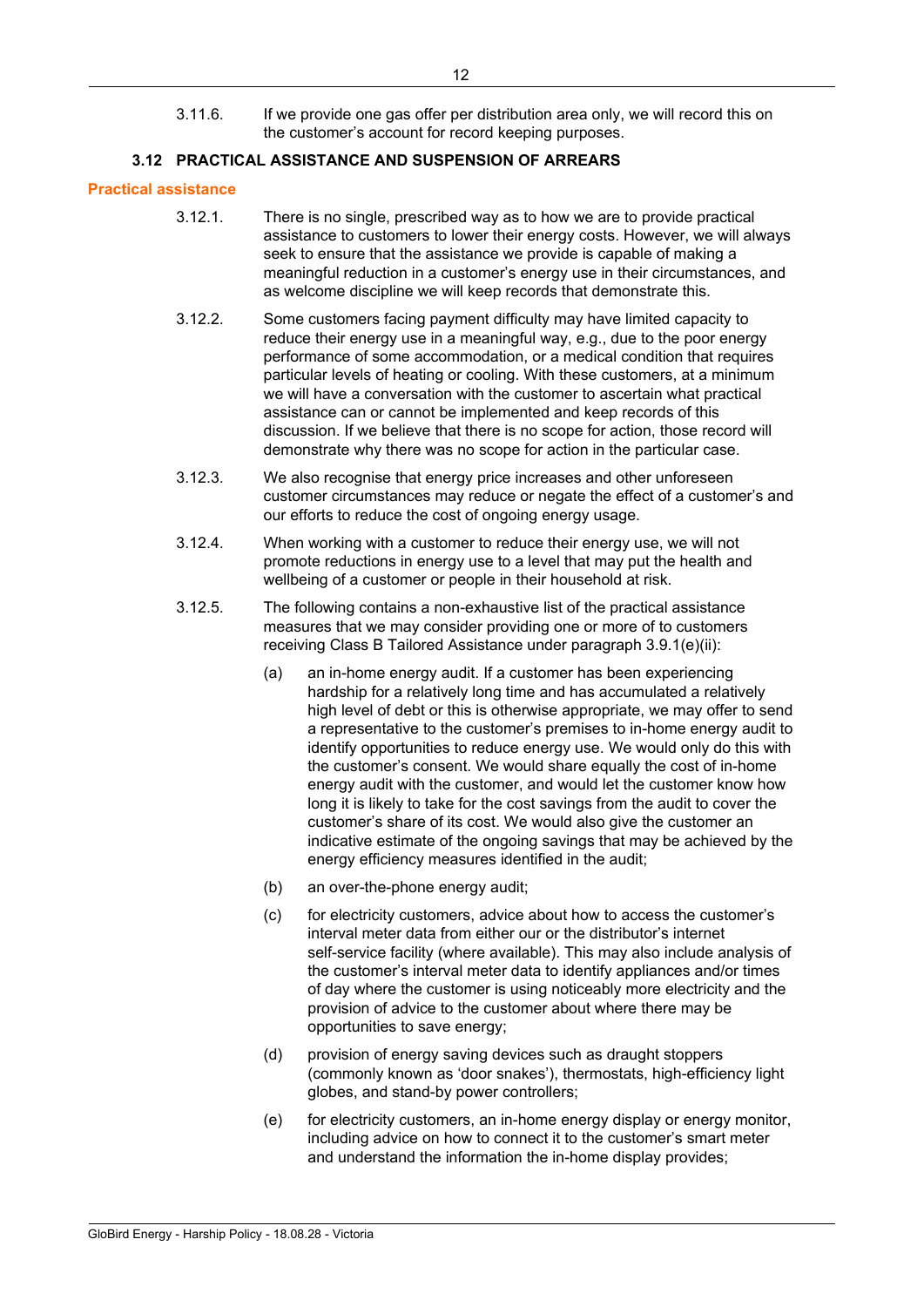- (f) provision of water saving devices that can also save on energy used to heat water, such as low-flow shower heads, thermostats and thermometers, water temperature control devices, time switches and timers;
- (g) flexible options for customers to buy from us or a third party nominated by us replacements for household electrical and/or gas appliances items such as heaters, air conditioning, hot water services, fridges, dishwashers, stoves, etc.
- (h) installation of renewable energy technology, such as solar PV panels and/or battery storage; and
- (i) insulation for roofs, floors, and walls.

### **Information on progress**

3.12.6. When we decide what information to provide, and when, about a customer's progress to lower their energy costs, we will ensure the information is fit for the purpose of enabling the customer to objectively assess the progress of their actions to reduce their energy costs. To illustrate, we may provide the customer with comparative information about the amount of energy units (kWh or MJ) used in a billing period and the cost of that energy compared with previous billing periods.

#### **Suspension of repayment of arrears**

- 3.12.7. At a minimum, we will provide customers with an initial six-month period where the repayment of their arrears is on hold.
- 3.12.8. We will inform a customer that payments below the cost of ongoing energy will be added to their arrears, and assist the customer to propose a payment arrangement which limits this increase in arrears, while we work to assist the customer to reduce the cost of their ongoing energy use.

### **3.13 ENTITLEMENT TO MINIMUM ASSISTANCE**

#### **Class A Tailored Assistance and Class B Tailored Assistance**

- 3.13.1. While continuing to pay the full cost of their ongoing usage, a customer is entitled to Class A Tailored Assistance.
- 3.13.2. If a customer cannot pay the full cost of their ongoing usage, the customer is entitled to Class B Tailored Assistance.

#### **Customers who may not be able to consistently pay ongoing usage costs – interaction between Class A Tailored Assistance and Class B Tailored Assistance**

- 3.13.3. Whether a customer can pay for their ongoing energy use is a matter of judgement, both for the customer and us. We will help the customer to understand the cost of their current energy use and to accept what the customer tells it about whether they can pay for their ongoing energy use.
- 3.13.4. However, situations may arise in which a customer is able or largely able to pay for their forecast usage and arrears), but may anticipate or demonstrate an occasional inability to make a payment. Whether a customer in this situation is entitled to Class B Tailored Assistance is also a matter of judgement for us. We will exercise that judgement having regard to the Tailored Assistance and the customer's circumstances.
- 3.13.5. If a customer continuing to pay the full cost of their ongoing usage has a payment arrangement in place and misses payments, we will contact the customer in a timely manner to revise the payment arrangement. If the revised payment arrangement will result in the customer repaying their arrears in a period of less than two years (from the date of the first payment under the original payment arrangement), then the customer will still only be entitled to Class A Tailored Assistance.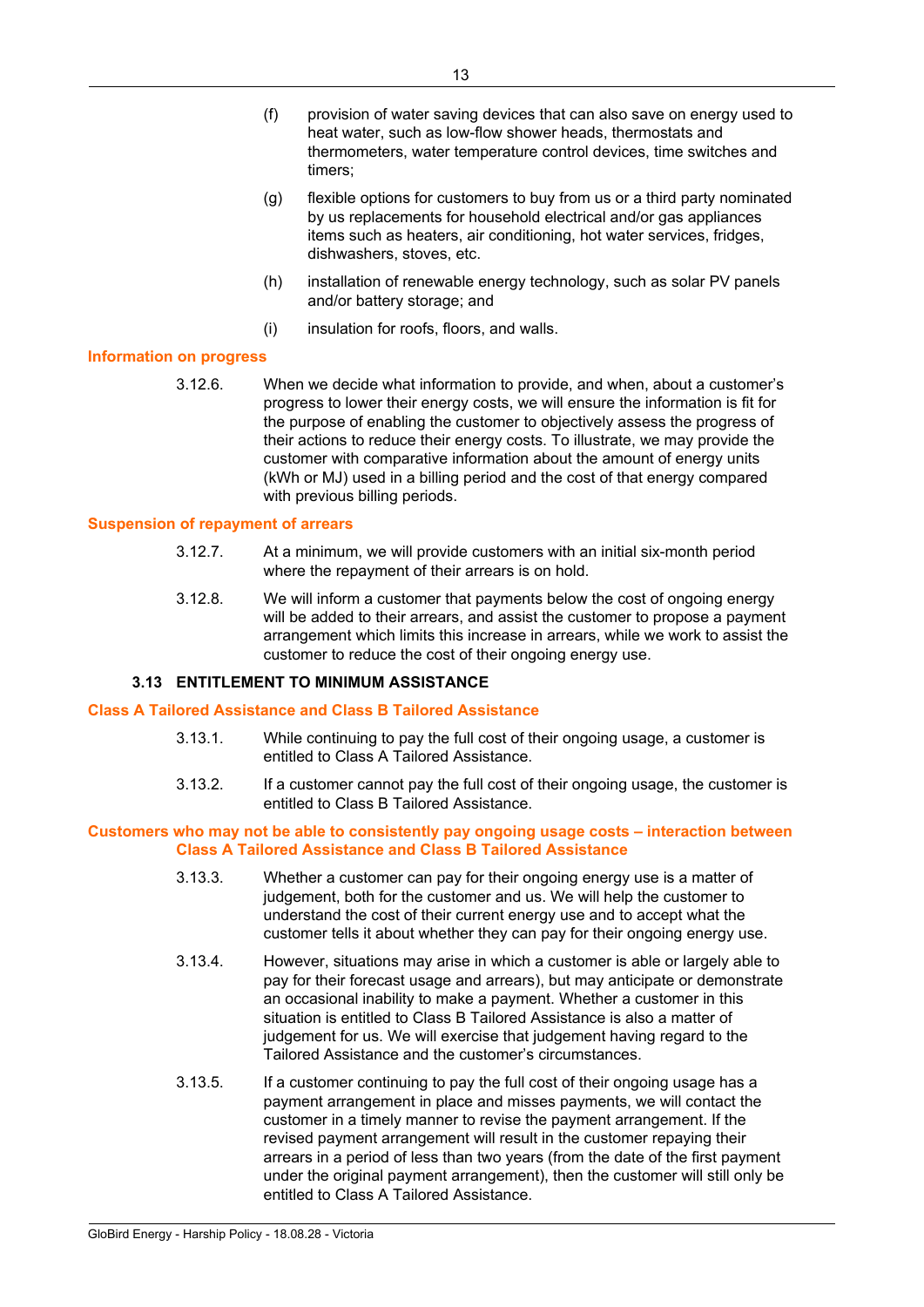3.13.6. If the customer's revised payment arrangement will result in customer paying below the cost of their energy use then we will provide the customer with Class B Tailored Assistance.

#### **Extending assistance**

- 3.13.7. When deciding whether to extend an arrears on-hold period, we will consider the customer's circumstances including:
	- (a) the quantum of their arrears (including for another energy account with us);
	- (b) their ongoing usage costs (including for another energy account with us);
	- (c) the level of previous assistance provided (or not provided) by us;
	- (d) the timeliness of previous support provided and whether any delay in providing assistance has contributed to the customer's payment difficulty;
	- (e) the level of engagement by the customer with previous support provided; and
	- (f) adherence to payment arrangements and their efforts to reduce ongoing energy costs where there is scope to do so.
- 3.13.8. We will maintain records that support any decision we make to extend or not extend the assistance.

#### **Customer entitlement to further assistance after end of assistance**

- 3.13.9. We will provide a customer, who has successfully reduced the cost of their usage to a level they can afford to pay on an ongoing basis, with Class A Tailored Assistance.
- 3.13.10. The repayment period for the arrears under Class A Tailored Assistance (no more than two years) cannot include the period of time when the customer was receiving Class B Tailored Assistance.
- 3.13.11. To illustrate, a customer who had their arrears on hold for six months, and had reduced their usage costs to an affordable level, is entitled to propose a payment arrangement to repay their arrears over a period of no more than two years under Class A Tailored Assistance.

### **3.14 INFORMATION ABOUT ASSISTANCE AVAILABLE**

- 3.14.1. We will provide Tailored Assistance to a customer who has not paid a bill by its pay-by date and has arrears of \$55 or more (inclusive of GST) when the customer directly contacts us through our call centre, website or email customer service channels.
- 3.14.2. We will wait at least one business day, and no longer than 21 business days, after the pay-by date of an unpaid bill where the customer has arrears of \$55 (inclusive of GST) or more, before commencing our best endeavours efforts to provide a customer with their Tailored Assistance.
- 3.14.3. When sending a customer information about Tailored Assistance in writing, we will do so in a way that clearly and unambiguously gives information about the assistance available in plain language, including the form of that assistance and the steps both we and customer must take to implement the assistance.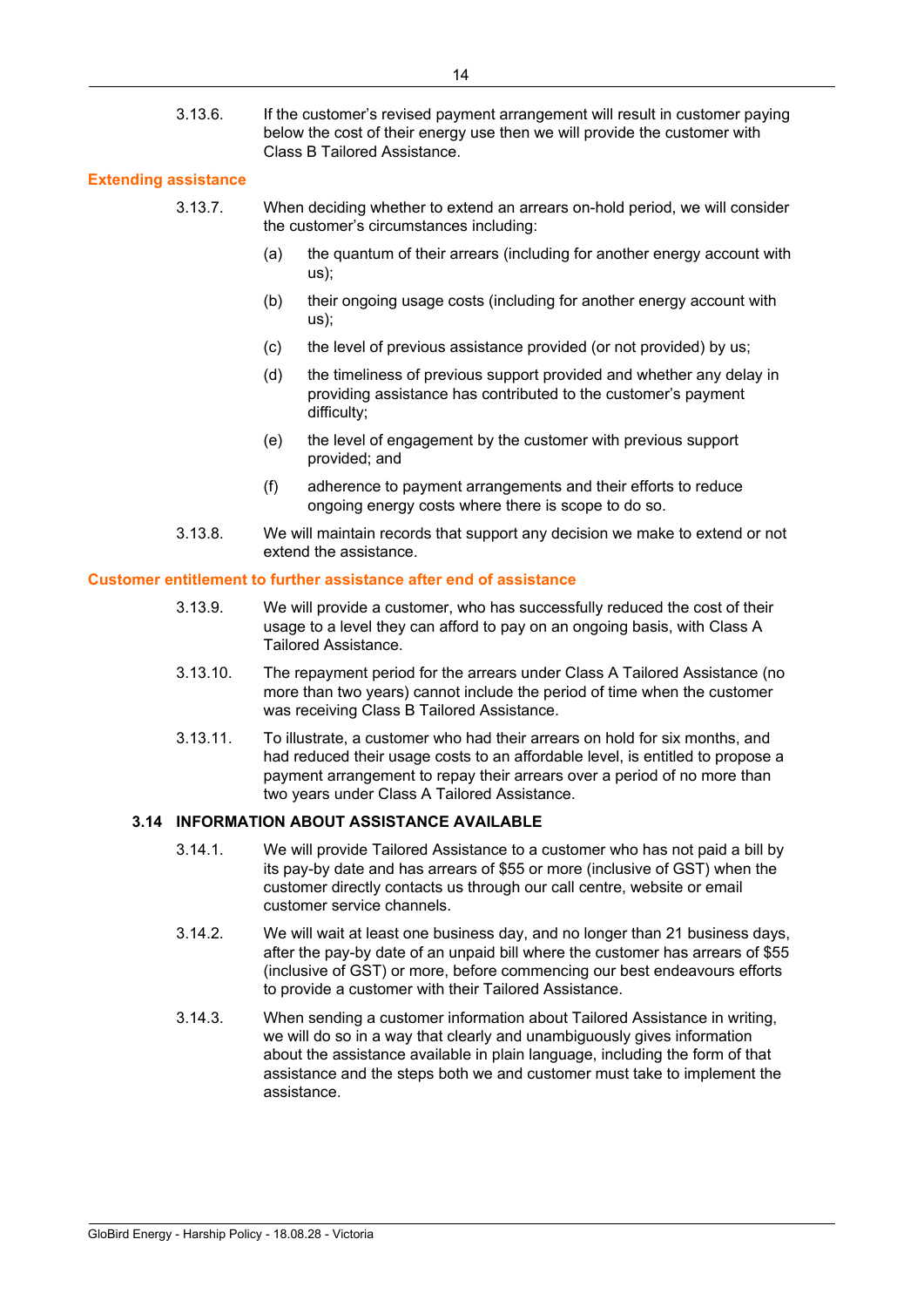### **3.15 TIME FOR CUSTOMERS TO CONSIDER ASSISTANCE**

3.15.1. We will advise a customer of, and provide a customer with, no less than six business days for the customer to consider the information we have provided about Tailored Assistance, which aligns with the minimum reminder notice period.

#### **Unsuccessful contact for best endeavours**

3.15.2. If we cannot successfully contact a customer by telephone or other means, we will still provide written information to the customer about Tailored Assistance to meet our best endeavours obligations.

#### **Successful contact for best endeavours**

3.15.3. If we do successfully contact the customer by telephone, we may still need to provide the customer with written information about their entitlement to assistance, depending on how comprehensive the discussion with the customer is.

#### **Counting the six-business day period**

- 3.15.4. The provision of assistance is considered to be received by a customer when either:
	- (a) we provides the customer with the information about their entitlement to assistance over the telephone and have sufficient records of the conversation; or
	- (b) if we post the information to the customer, according to the ordinary course of post; or
	- (c) we have successfully sent the customer the information electronically.

#### **Customer refusal of assistance**

3.15.5. If a customer declines our provision of Tailored Assistance, we will clearly document the conversation, and/or retain the call recording, and refusal of assistance. We will still provide information (electronically or otherwise) to the customer about their entitlement to Tailored Assistance and will retain these records. If the customer seeks to access their entitlement to assistance at a later date (assuming the customer is still in arrears for \$55 (inclusive of GST) or more), we will provide the Tailored Assistance to the customer at that time.

### **3.16 PAYMENT ARRANGEMENTS**

3.16.1. Payment arrangements are provided for in clause 81 of the Energy Retail Code, as follows:

#### *81 Payment arrangements*

- *(1) This clause applies to a residential customer whose repayment of arrears is not on hold under clause 79(1)(f)(i).*
- *(2) The retailer must accept a payment proposal or revised proposal put forward under this clause by the*

*residential customer that complies with subclause (3).*

- *(3) A payment proposal or revised proposal complies with this subclause if it:*
	- *(a) provides for the making of payments of equal amounts at regular intervals of up to one month; and*
	- *(b) would result in the residential customer's arrears being fully paid in no more than 2 years after the first payment; and*
	- *(c) provides for payments for energy use being made together with payments to reduce arrears; and*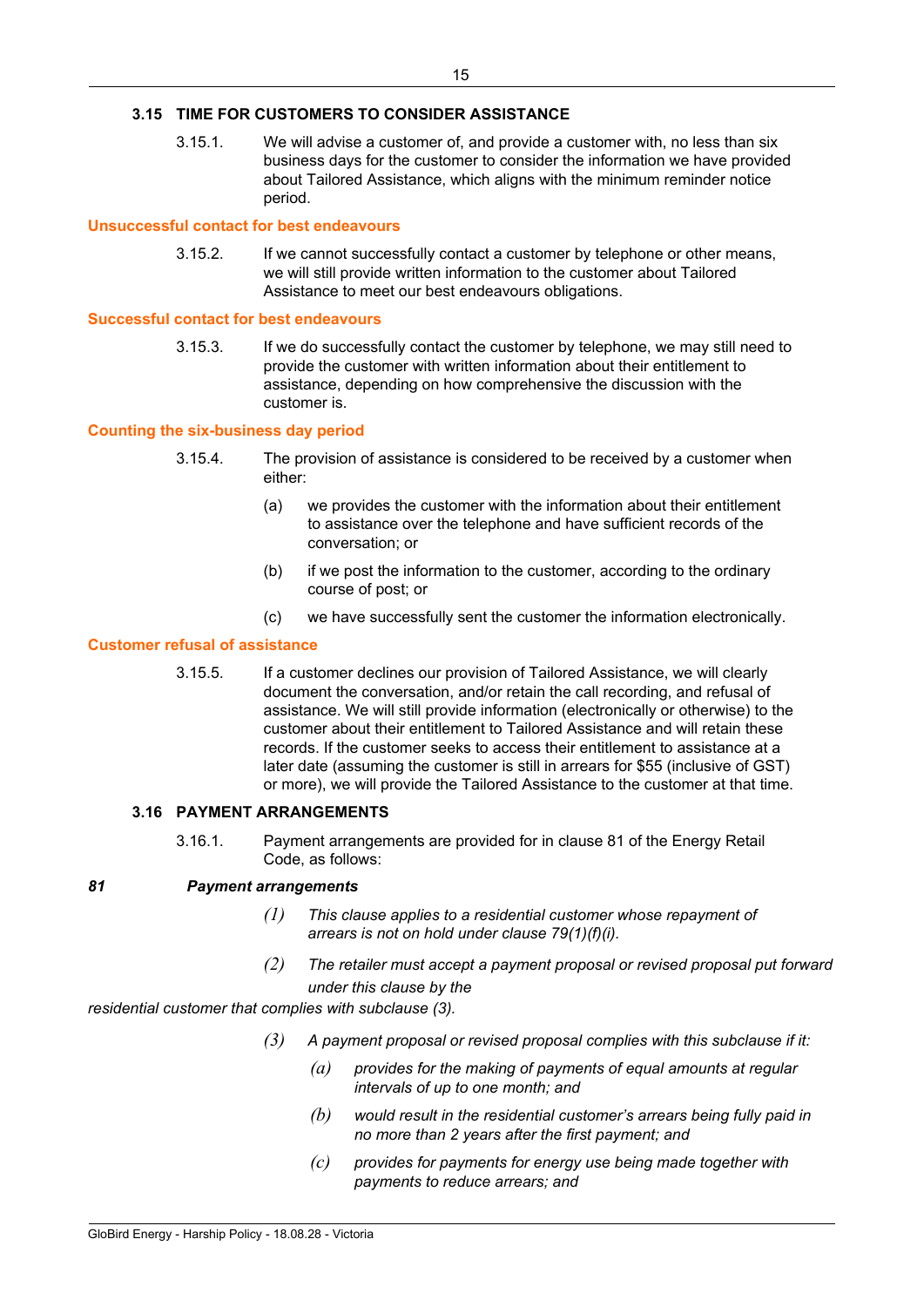- *(d) is based on a reasonable forecast of the customer's energy use over the next 12 months.*
- *(4) However, the retailer may accept a payment proposal or revised proposal that does any or all of the following:*
	- *(a) provides for payments of different amounts at different intervals;*
	- *(b) would result in the arrears being fully paid by a date later than 2 years after the first payment;*
	- *(c) provides for payments for energy use being made separately from payments for arrears.*
- *(5) On accepting a payment proposal or a revised proposal, the retailer must give the customer a written schedule of payments showing:*
	- *(a) the total number of payments to be made to pay the arrears; and*
	- *(b) the period over which the payments are to be made; and*
	- *(c) the date by which each payment must be made; and*
	- *(d) the amount of each payment.*
- *(6) If a residential customer receiving assistance under this Division fails to make a payment by the date on which it was payable, the retailer must contact the customer to discuss their putting forward a revised proposal under this clause.*

#### **Application of clause 81**

3.16.2. Although clause 81 does not apply to customers receiving Class B Tailored Assistance who have their arrears on hold, we will discuss various payment arrangement options with these customers, including more frequent payments, such as fortnightly payments that may align with fortnightly income. This may assist both the customer and us to avoid an accrual of arrears to an unmanageable level.

#### **Retailer acceptance of payment proposals**

- 3.16.3. We will accept payment arrangements proposed by a customer that are fair and reasonable having regards to the customer's circumstances.
- 3.16.4. We need not accept payment arrangements for amounts that are incompatible with our payment methods. To illustrate, some bank, BPay, credit card, Australia Post, and other transactions have minimum payment amounts for each transaction.

#### **Minimum specifications for payment arrangements**

- 3.16.5. We will accept a customer's payment proposal or revised payment proposal that comprises equal payments at regular intervals of up to one month, which would result in the arrears being repaid in no more than two years, and includes a reasonable forecast of the customer's energy use over the next 12 months.
- 3.16.6. To illustrate, a customer with \$500 of arrears and who is using \$150 of energy per month, could propose a payment arrangement of \$200 per month to repay their arrears in 10 months and cover the cost of their ongoing usage. In this scenario, we will accept the customer's proposed payment arrangement. The customer would still have 14 months 'time in reserve' if they needed to revise their payment arrangement.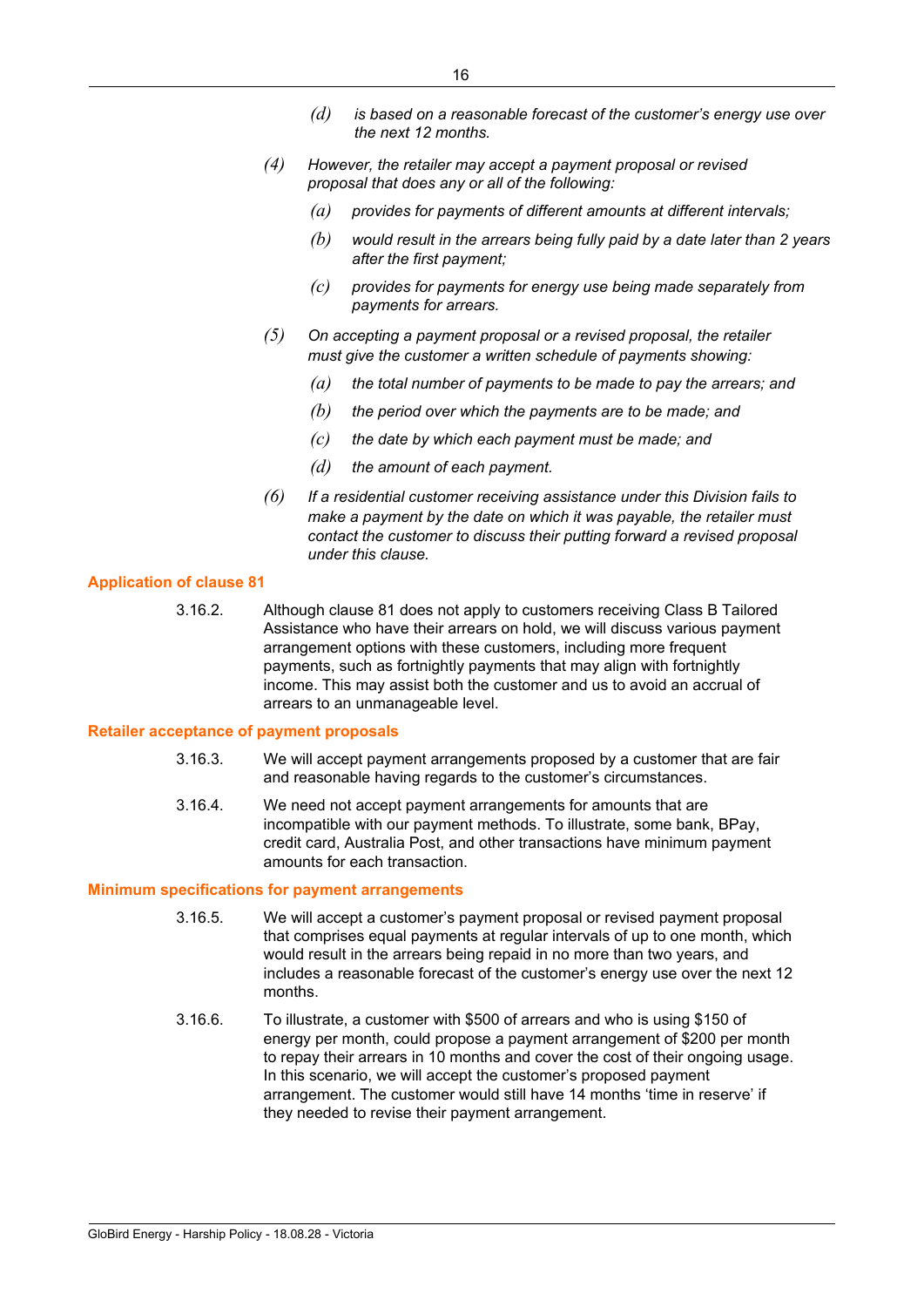- 3.16.7. We will also have regard to the Policy Objective with respect to payment arrangements that include a reasonable forecast of the customer's usage. In this instance, that is to assist the customer to repay their arrears and pay their ongoing usage costs in a period of not more than two years.
- 3.16.8. If a customer's payment arrangement exceeds 12 months, then at a minimum, once every 12 months, we will re-assess the reasonable forecast cost of the customer's ongoing use (based on their historical use, where available). We may also elect to conduct reviews more frequently. If our review finds that the customer's payments are not going to result in the customer repaying their arrears in the timeframe when Tailored Assistance was activated (due to either increasing or decreasing ongoing energy usage costs), then we will use its best endeavours to contact the customer in a timely manner and provide this specific advice to the customer so that they can propose a revised payment arrangement.
- 3.16.9. To illustrate, if our reasonable forecast of usage was \$150 per month at the beginning of the customer's 20-month payment arrangement, at the end of the 12th month, we will review the customer's previous 12 months of usage and payments to re-forecast for the next 12 months of worth of usage costs. If this review finds that the customer is paying above their ongoing usage costs (e.g. due to implementing measures to reduce energy use) or is not paying enough (e.g. due to energy price increases or energy use), then we will contact the customer to discuss a revised payment arrangement.

#### **Our discretion about payment arrangements**

- 3.16.10. We have a discretion about whether or not to accept a payment arrangement that includes any or all of the following:
	- (a) payment of different amounts at different intervals, e.g., \$100 in May, \$500 in July, \$500 in September;
	- (b) payment arrangements that result in the arrears being repaid in a period longer than two years after the first payment; and
	- (c) payments for ongoing energy usage being made separately from payments towards the arrears.
- 3.16.11. When deciding whether to accept such a payment proposal, we will consider the customer's circumstances, including:
	- (a) the quantum of their arrears (including another energy account with us);
	- (b) their ongoing energy costs (including another energy account with us);
	- (c) the level of previous assistance provided (or not provided) by us;
	- (d) the timeliness of previous support provided and whether any delay in providing assistance has contributed to the customer's payment difficulty;
	- (e) the level of engagement by the customer with previous support provided; and
	- (f) partial payments for previous payment arrangements.

#### **Written schedule**

3.16.12. We will provide a customer with a written record of the payment arrangement. We will also provide customers with their options for making the payments on the written payment schedule.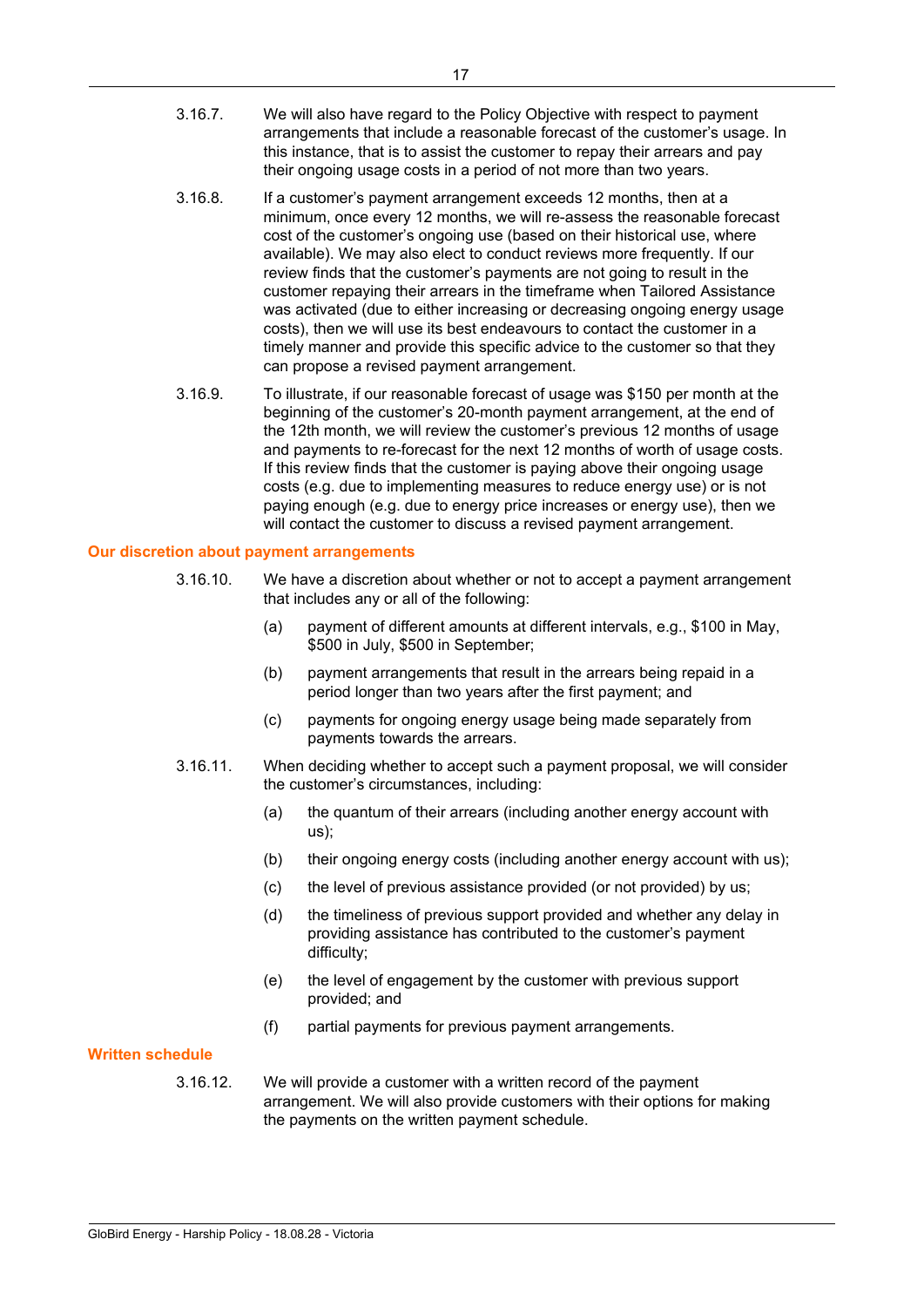### 3.16.13. We will use best endeavours to discuss a revised payment arrangement with a customer who does not make a scheduled payment, in a timely way. If after we do so, the customer does not put forward a revised payment arrangement and take reasonable action to pay, we may consider suspending assistance. We may then issue the customer with a disconnection warning notice, provided a reminder notice had already been issued and the reminder notice period had lapsed. 3.16.14. If a customer puts forward a revised payment arrangement that includes payments that do not cover the likely cost of their ongoing energy use, the customer is entitled to have their arrears put on hold and to receive Class B Tailored Assistance. However, for customers largely able to meet their ongoing usage costs, judgement is required regarding whether a customer should receive Class B Tailored Assistance to help them lower their energy costs. This judgement should be exercised having regard to the Policy Objective and a customer's circumstances. To illustrate, a customer with variable income (e.g. casual or seasonal work) who has difficulty paying regularly or on time may need further assistance such as a tariff that will lower their costs so they can meet the cost of their energy use.

3.16.15. We will allow some flexibility for occasional underpayments and late payments. We will decide when we consider it is best to contact customers to revise payment plans, knowing what we do about their payment history, but will always do so in a timely way.

# **3.17 NON-PAYMENT OF COST OF ONGOING ENERGY USE**

## **Non-payment of ongoing usage and contact requirement**

**Failure to pay**

3.17.1. If a customer, who is paying below the cost of their energy use, does not make a scheduled payment, we will contact the customer in a timely manner to discuss putting forward a revised payment arrangement. If after we have used its best endeavours, the customer does not put forward a revised payment proposal or take reasonable action to pay, we may suspend assistance and issue the customer with a disconnection warning notice, provided that a reminder notice has already been issued and the reminder notice period had lapsed.

# **Customer responsibility to implement practical assistance**

- 3.17.2. We will keep records of the steps agreed with the customer to lower their energy usage. To illustrate, if we arranged for the customer to have an energy audit completed at the customer's premises, we will record the date, time and other particulars of the energy audit. We also will record details known to us about the practical assistance that a customer has implemented, e.g., an appliance that we have replaced. We may rely upon these records in the future to demonstrate whether a customer was or was not implementing the practical assistance provided by us.
- 3.17.3. Customers are entitled to a minimum of six months to implement measures to lower their energy costs, while their arrears are also on hold.
- 3.17.4. If the customer is within the initial six-month period, we cannot suspend practical assistance if the customer fails to implement measures to lower energy costs. Instead, we will contact the customer in a timely manner to discuss a revised implementation timeframe, consistent with the Tailored Assistance Objective.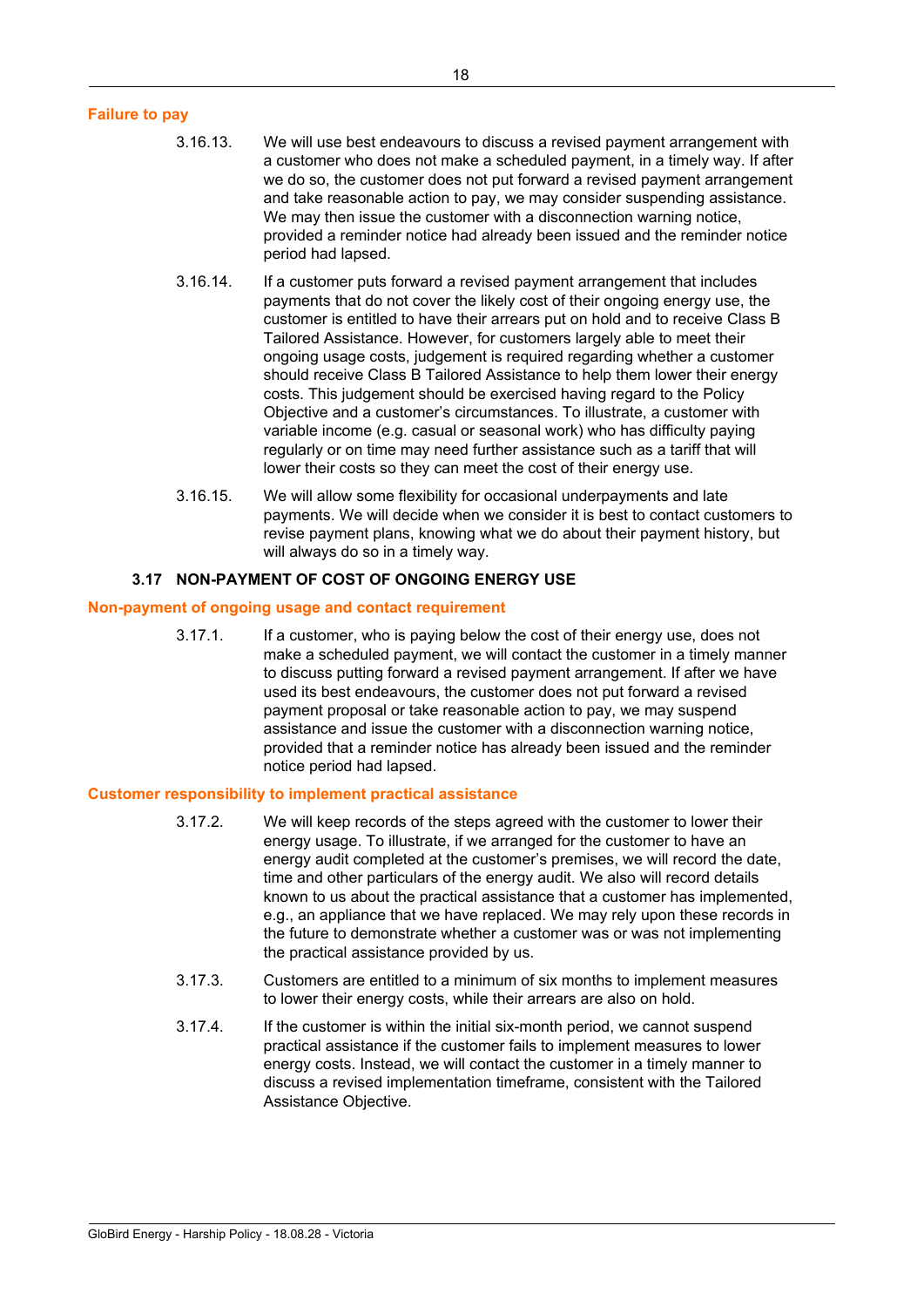3.17.5. If, at the end of the initial six-month period, the customer has not implemented the practical assistance provided by us, we will contact the customer, but the hold on the repayment of the customer's arrears may be suspended at this point. However, we will still take the customer's circumstances into account when deciding whether or not to extend that hold.

#### **Adding unpaid bills to a customer's arrears**

- 3.17.6. While a customer is receiving Class B Tailored Assistance under paragraph 3.9.1(e) and (f), we may add a customer's unpaid bills, or residual amounts of bills, to their arrears.
- 3.17.7. We will advise customers at the commencement of Class B Tailored Assistance under paragraph 3.9.1(e) and (f) how their ongoing bills and unpaid amounts, residual or otherwise, will be treated (i.e. added to their arrears), in line with the specific advice requirements regarding the ongoing cost of usage. Additionally, we will explain that adding unpaid amounts will result in the customer's arrears being larger at the end of the on-hold period than when the customer first had their arrears placed on hold.

#### **3.18 CONTINUED PROVISION OF ASSISTANCE**

#### **Missed payments**

- 3.18.1. We are not required to provide continued assistance to a customer where the customer has refused or failed to take reasonable action towards paying for their ongoing energy use and repaying their arrears, or where the customer is not facing payment difficulty.
- 3.18.2. We need to use our judgement about what constitutes 'reasonable action' by a customer.
- 3.18.3. We will not regard failure to make individual payments, and occasionally underpaying or paying late, as justifying suspending assistance.
- 3.18.4. However, reasonable action does need to be taken by the customer to address their payment difficulty. Repeated consecutive failures to make payments proposed by the customer may, absent other circumstances, justify suspending assistance.
- 3.18.5. In exercising our judgment, we will consider a customer's particular circumstances, and act fairly and reasonably. To ensure this happens, we will maintain records to enable us to demonstrate clearly that we have considered the customer's particular circumstances when deciding whether or not to continue providing assistance to a customer.

#### **Customer failure or refusal to pay for ongoing use or arrears**

3.18.6. Particular circumstances that we may consider when deciding whether or not it is reasonable to suspend assistance until such a time when the customer takes reasonable action, in relation to the assistance provided by us, follow.

#### **Reasonable customer action**

- 3.18.7. Reasonable customer action includes:
	- (a) making occasional partial payments, e.g. only, paying \$80 instead of \$100;
	- (b) making a payment a few business days late;
	- (c) occasionally missing an individual payment;
	- (d) agreeing to pay an amount to us by a reasonable date;
	- (e) proposing a payment arrangement that allows for the efficient repayment of arrears and is affordable and sustainable for the customer; and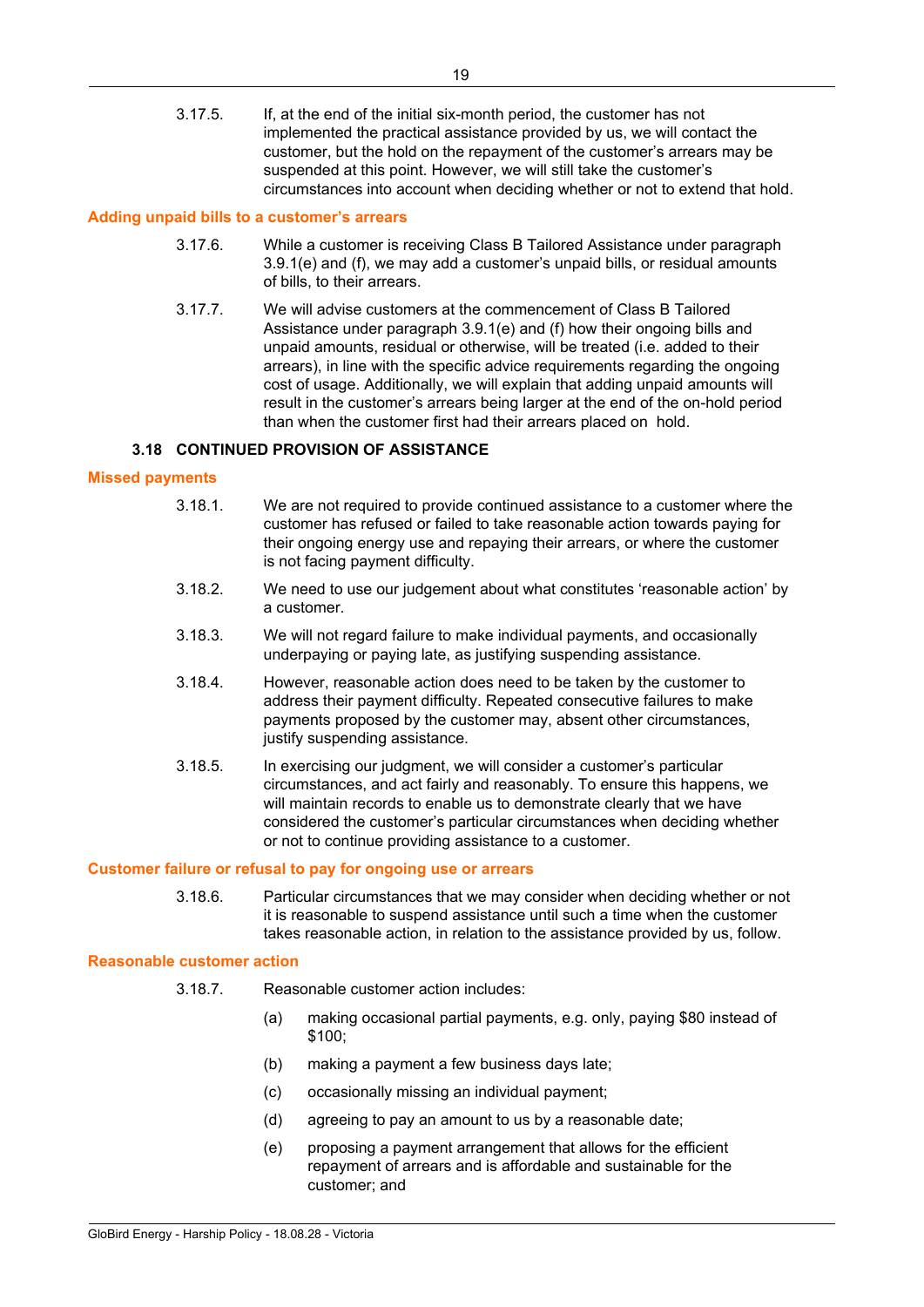- (f) paying the incorrect account, e.g., making a payment towards an electricity account instead of the gas account (both with us).
- 3.18.8. We will not suspend assistance due to a customer occasionally making partial payments, marginally late payments, or missing an individual payment. In these instances, we will contact the customer in a timely manner and discuss a revised payment arrangement that would make it easier for the customer to make timely payments in full.

#### **Unreasonable customer action**

- 3.18.9. Unreasonable customer action includes consistently and consecutively:
	- (a) establishing payment arrangements or revised payment arrangements and not making any of the required payments;
	- (b) not responding to our attempts to contact the customer to provide Tailored Assistance, having regard to known customer circumstances;
	- (c) not agreeing to make regular payments towards the cost of the customer's energy usage while the customer's arrears are on hold.
- 3.18.10. We also consider it unreasonable for a customer with a relatively low level of arrears when compared to the cost of their energy use, to propose a payment arrangement that would use their entitlement of two years (e.g. paying \$5 per month) in the absence of customer circumstances that support repayment over the full period. However, we expect that some customers will be in circumstances that would warrant the full period. Alternatively stated, we consider it reasonable for a customer's payment proposal to be proportionate to the amount of their arrears, while taking into account their circumstances and what they can afford to pay.

#### **Customers not facing payment difficulty**

- 3.18.11. If we become aware that a customer is not facing payment difficulty, and we have clear evidence of this, we will not continue to provide Tailored Assistance.
- 3.18.12. If we suspend assistance, the onus is on us to show that a customer was not facing payment difficulty.

#### **Notification of suspended assistance**

- 3.18.13. If we suspend assistance, we will notify the customer in writing that the customer's assistance has been suspended.
- 3.18.14. This notification may be included with the disconnection warning notice, provided that the reminder notice has already been sent and the reminder notice period had lapsed. The correspondence will include details of what action the customer needs to take to avoid disconnection of supply, any further entitlements to Tailored Assistance the customer may have, and any other government and non-government assistance that may be available. Our notice will be expressed in plain language, legible and presented clearly and appropriately having regard to its nature.

### **4. MISCELLANEOUS**

#### **4.1 RESTRICTION ON CONDITIONS**

4.1.1. We will not ask a customer to seek assistance from a financial counsellor or to provide personal or financial information as a condition to accessing Payment Assistance.